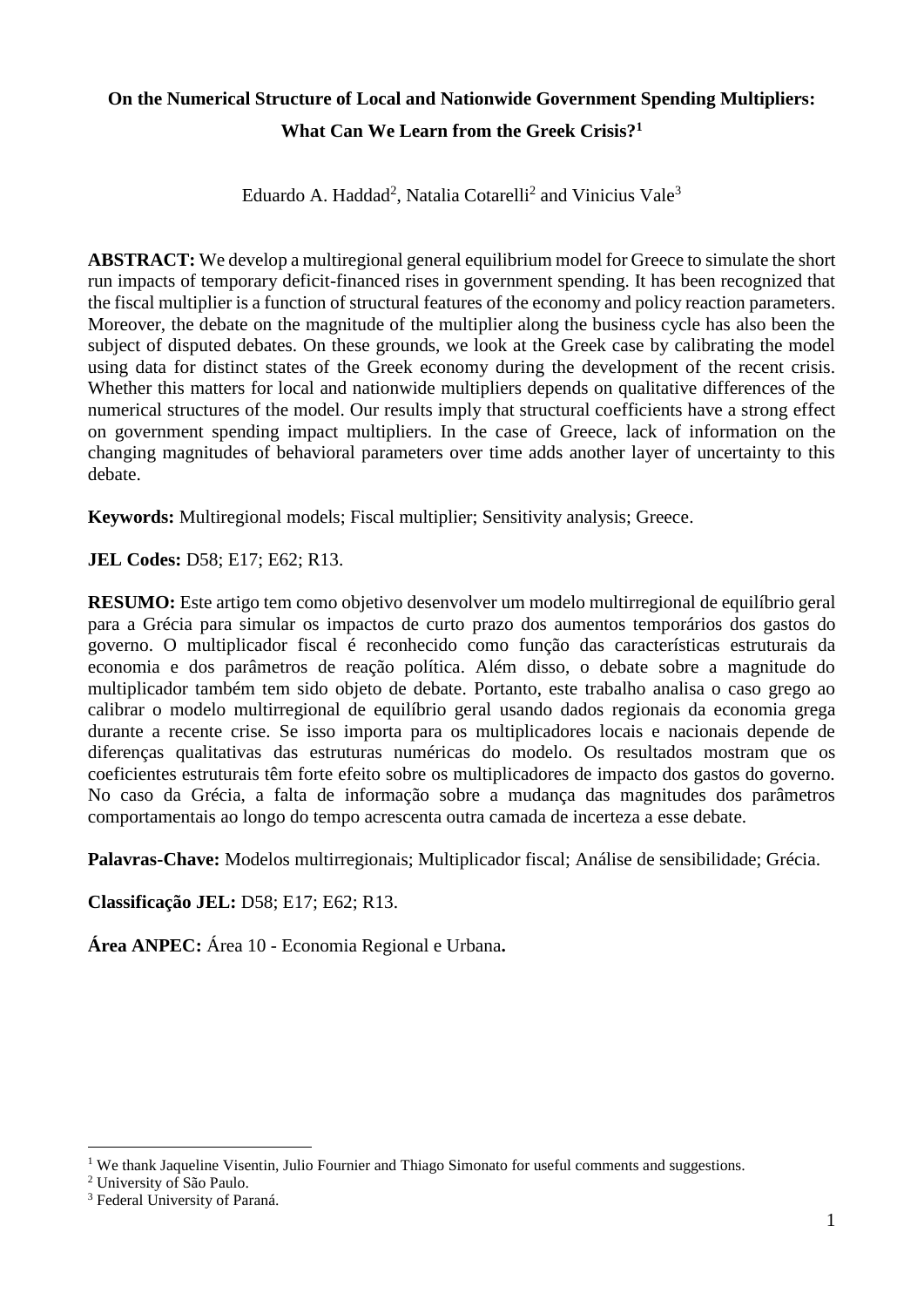## **1. Introduction**

The global financial crisis and ensuing recession triggered major fiscal packages throughout the world. Many countries implemented fiscal expansion measures in order to stimulate their economies with the hope of boosting demand and limiting job losses. In this context, the debate regarding the impact of fiscal policy on economic activity regained momentum. Despite the existence of many academic studies about the impacts of government spending, the effectiveness of fiscal packages remains a disputed issue. In fact, among such various studies, there is consensus on neither the sign nor the size of government multipliers (Parker, 2011; Ramey, 2011; Taylor, 2011).

The magnitude of the multiplier may vary for different reasons, including alternative theoretical approaches, methods of calculations and data sources (Chinn, 2013). Contrasting results in the theoretical literature stems mainly from different analytical structures<sup>4</sup> embedded in Neoclassical and New Keynesian classes of models (Ramey, 2011; Nakamura and Steinsson, 2014). The usual empirical approaches to calculate multipliers – Vector Auto-Regressions (VAR) and Dynamic Stochastic General Equilibrium Models (DSGE) –, together with a plethora of reduced-form econometric estimation, rely on different functional structures, bringing additional uncertainty to their magnitude (Parker, 2011). Moreover, identifying strategies under limited availability of reliable instruments may cast doubts in econometric studies on the required exogeneity assumption on changes in government fiscal policy (Romer and Romer, 2010; Barro and Redlick, 2011).

In addition to distinct analytical and functional structures underlying different theoretical and empirical approaches, the numerical structure embedded in empirical studies is another source of uncertainty for the magnitude of the fiscal multiplier. As Chinn (2013) observes, the multiplier is a function of structural features of the economy and policy reaction parameters. The information contained in the data also reflects the economic context, which is an important element to define the magnitude of fiscal multipliers (Ilzetzki et al., 2013; Arin et al., 2015; Hory, 2016).

Thus, based upon strictly methodological grounds, it is understandable that, even by adopting the same theoretical model, the evidence extracted from different methods of calculations may be quite different. Even keeping the same theoretical model and method of investigation, it is also possible that different specifications of the method adopted are able to produce different outcomes (Almeida et al., 2010). In an extreme case, holding both the analytical and the functional structures constant, numerical structures based on different states of the economy may also lead to different results. Hence, interpretation of the relationship between government spending and changes in output is unlikely to be independent of the choice of the database (Auerbach and Gorodnichenko, 2012; Charles, 2016; Haddad et al., 2017).

A renewed stream of literature relates to the calculation of local fiscal multipliers (Moretti, 2010; Acconcia et al., 2014; Chodorow-Reich, 2017). Local multipliers, or geographic cross-sectional fiscal spending multipliers, usually relates the change in regional output to a change in government spending in the region.<sup>5</sup> Compared to the debate on nationwide multipliers, there is a caveat in the definition of local multipliers that prevents reconciliation between them. In an integrated interregional system within a country's territory, the focus on intraregional effects excludes interregional spillovers of government spending from the calculation. Given the more open nature of subnational regions, there are potentially relevant leakages in the spending from a jurisdiction recipient of resources from the central government. Thus, as observed by Fishback and Kachanovskaya (2015), reduced-form econometric estimation of local multipliers cannot be easily translated into a national multiplier because of spillover effects outside each region's boundaries not captured in those models. Nonetheless, as we will show later on, this limitation does not exist in bottom-up multiregional structural models, at least in the short run.

In this paper, we explore the role of numerical structures in the context of local multipliers derived from a multiregional multisectoral structural general equilibrium framework. Given the complexity and

 4 "An empirical economic model (…) embodies three types of information: analytical, functional and numerical. The analytical structure is the background theoretical material which identifies the variables of interest and posits their causal relations. The functional structure is the mathematical representation of the analytical material, and consists of the algebraic equations which make up the actual model. The numerical structure consists of the signs and magnitudes of the coefficients in the equations which form the functional structure." (McKitrick, 1998, p. 545)

<sup>5</sup> Hereafter, we narrow down the definition of local multipliers by excluding other fiscal policy instruments.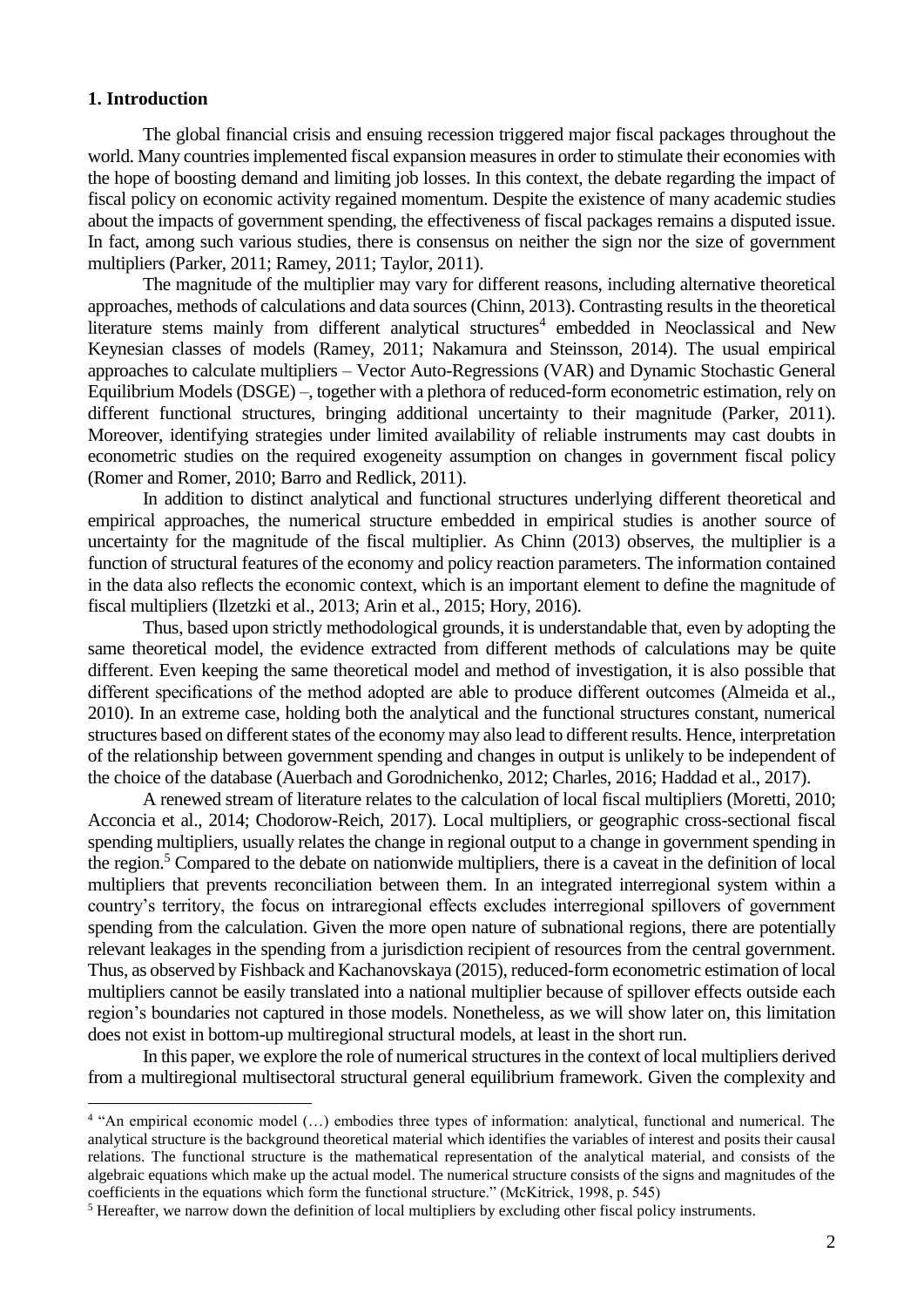amount of feedback involved in this kind of investigation for which data constraints preclude econometric estimation, we rely on the calibration method. The choice of such approach is grounded on its capacity for examining policy shocks across regions in the midst of all complexity and feedback effects involved. Adopting this perspective, the model, the method of investigation, and its specification are chosen and will be kept constant, following a strategy suggested in Almeida et al. (2010). We can thus focus on the role of the numerical structure by calibrating the model with different datasets for Greece. Moreover, we show that the multiregional approach can circumvent the lack of a desirable reconciliation between local and nationwide multipliers.

The Greek case is particularly interesting to be examined. From 2010 to 2013, period of our analysis, real GDP fell almost 23% in Greece, with a decrease in government expenditures by 25% and in investments by roughly 45%, with a small increase in international exports by less than 2%. In the same period, real GRP from the 13 NUTS-2 regions varied from -14.7%, in Western Macedonia to -31.9% in Eastern Macedonia and Thrace. In the case of Greece, geography has played an important role since the spatial pattern of the initial impacts of the austerity measures was influenced by the geographical presence of the public sector. However, when taking into account indirect and induced effects, the regional structure of the Greek economy has also influenced the spatial propagation of the impacts through a complex diffusion of the multiplier effects (Haddad et al., 2017). Though small, the Greek economy is not internally homogenous, presenting variations across both industries and regions. Thus, the anti-crisis, austerity, measures taken in Greece, though horizontal in their nature, may have significantly differentiated implications across space (Psycharis et al., 2014).

The remainder of the paper is structured as follows. In Section 2 we narrow down the issues addressed in the analysis, defining the empirical strategy. Section 3 presents the model used in the simulations, whose results we present and discuss in Section 4. A final section concludes.

### **2. Modeling Issues and Empirical Strategy**

Addressing the abovementioned issues as the main contributions of this paper – role of numerical structure and reconciliation of local and nationwide multipliers – would require an applied modelling approach that took into consideration the structure of interregional linkages within a country driven by trade relations (commodity flows), and factor mobility. Information on structural features of distinct states of such integrated interregional national system should also be available for calibration of different versions of the model.

Our choice of the modelling approach highlights the specification of an interdependent system of regions within a country in which national-regional feedbacks may occur in both directions. In this socalled bottom-up approach, analysis of policies originating at the regional level is also possible. The adding-up property is fully recognized, since national results are obtained from the aggregation of regional results (Giesecke and Madden, 2013).

We depart from a static multiregional and multisectoral general equilibrium model, whose specification we describe in details in Section 3. Despite some caveats, discussed below, the framework embeds some of the distinct features raised in the literature as deemed important for understanding regional adjustment mechanisms to government spending shocks. It includes some of the quantifiable forces that make local multipliers differ from national multipliers, namely expenditure switching due to domestic terms of trade effects; income effects affecting consumption of both locally-produced and external goods; and labor mobility (Chodorow-Reich, 2017).

Another reason for differences between local and national multipliers is the absence of the possibility of a reaction, at the regional level, by monetary policy. Nonetheless, given the neoclassical nature of our model, with flexible relative prices, money is neutral, implying that the specification of monetary policy is irrelevant (Nakamura and Steinsson, 2014). In this case, assumptions on the sources and period of financing, as well as the persistence of government stimuli, gain greater relevance.

Our results will focus on the short run impacts of a temporary deficit-financed increase in government spending in the fitted-model Greek economy. We will compute the impact multiplier as the change in output that results when government spending is increased by 1 percent of GDP. Due to the static nature of the modelling framework adopted in this paper, we switch off some of the usual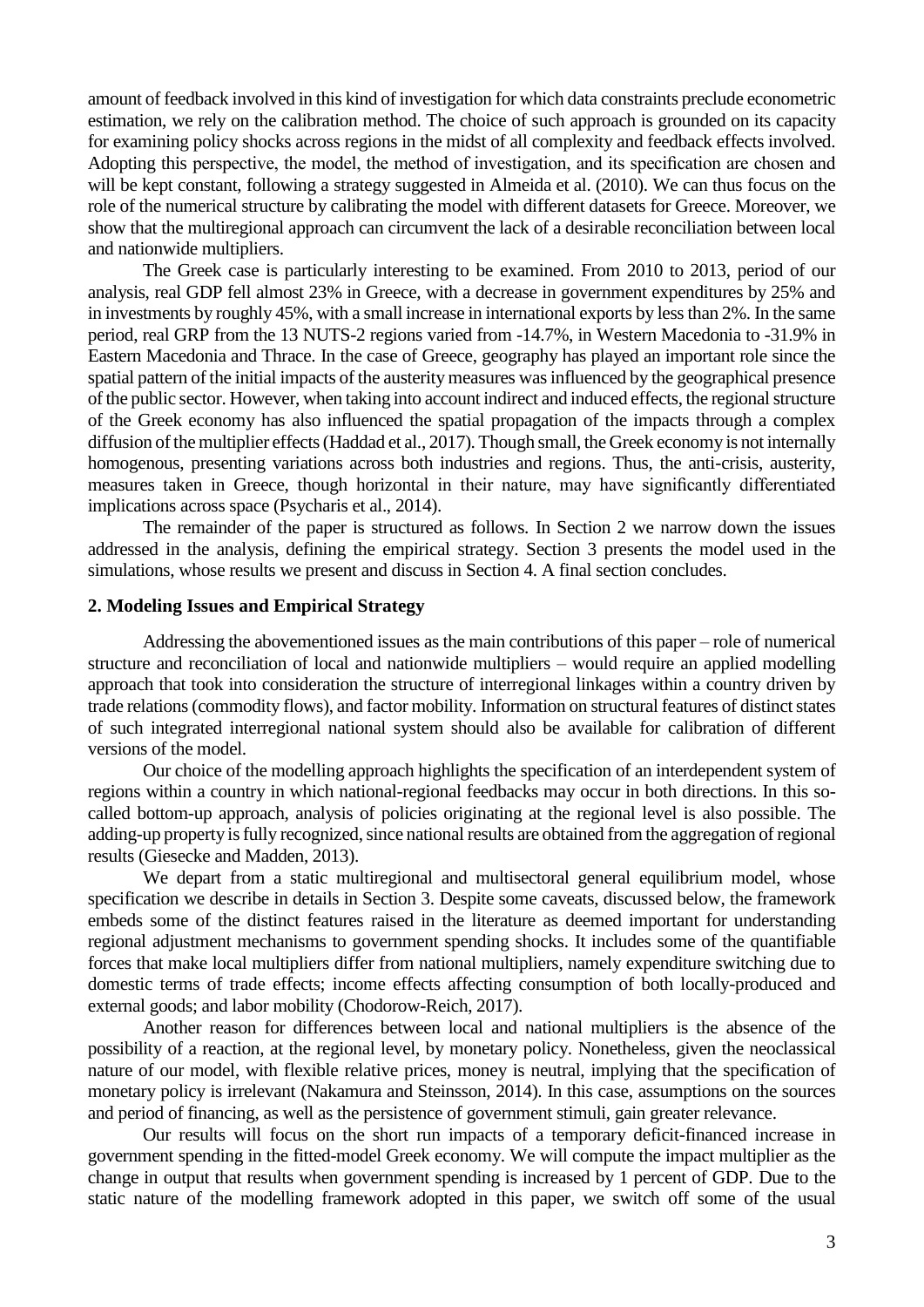mechanisms that are present in dynamic settings. First, it is important to distinguish between impact multipliers and the cumulative multiplier (Chinn, 2013). In our context, we provide a first-order approximation of the impact multiplier of government spending on goods and services. Since there is no dynamics in the model, the simulations will capture the effects associated with what-if questions in a comparative-static framework. Considerations on short run and long run differ in the way the equilibrating mechanisms are set through the closures of the model, discussed in Section 3.

The definition of the closure also deals with identification issues. Although some critics may argue for the charge of incredible identifying assumptions (Sims, 1980), structural models with explicit behavioral assumptions for the relevant agents do not face identification problems commonly found in econometric models. Thus, our exogeneity assumption on government spending shocks will be structurally explicit.

Second, we exempt our analysis from any intertemporal considerations in agents' behavior. The implications for the discussion on fiscal multipliers are at least twofold. On one hand, we can have a narrative approach to justify the short run financing of additional transitory government demand shocks by deficit increases. Moreover, if agents ignore the intertemporal aspect of their spending problem, then outside-financed and locally deficit-financed multipliers may coincide, as suggested in Chodorow-Reich (2017). On the other hand, we do not need to worry about long run reversal of short run changes in relative prices in the context of transitory demand shocks in single-currency interregional systems.

Finally, we will calibrate the model using two different datasets. Our strategy is to use the same set of behavioral parameters for both models, and use data from interregional input-output systems for two years, 2010 and 2013, to calibrate the structural coefficients. The choice of the years is based on both data availability and, mainly, the ability to represent distinct states of the Greek economy during the development of the crisis. As we can see in Figure 1, we have selected two snapshots of the Greek economy related to two points in time that reveal structural features just before the recession took off and in its peak, when the unemployment rate reached its highest point.





#### **3. Specification of the Model**

1

In this section, we present the analytical, functional and numerical structures of the multiregional general equilibrium model for Greece. The specification of the linearized form of the model is provided, based on different groups of equations. The notational convention uses uppercase letters to represent the levels of the variables and lowercase for their percentage-change representation. Superscripts  $(u)$ ,  $u = 0$ , *1j, 2j, 3, 4, 5*, refer, respectively, to output *(0)* and to the five different regional-specific users of the products identified in the model<sup>6</sup>: producers in sector  $j$  ( $1j$ ), investors in sector  $j$  ( $2j$ ), households (3), purchasers of exports *(4)*, and government *(5)*; the second superscript *(r)* identifies the domestic region where the user is located. Inputs are identified by two subscripts: the first *(i)* takes the values *1, ..., g*, for commodities,  $g + I$ , for primary factors; the second subscript identifies the source of the input, being it

<sup>6</sup> We have specified a sixth residual user, *(6)*, to deal with statistical discrepancies in the balancing of the model's absorption matrix based on the Greek interregional input-output system (IIOS). This procedure deals with the information provided in the IIOS on re-exports, and direct purchases abroad by residents and purchases on the domestic territory by non-residents, not explicitly introduced in the specification of the CGE model.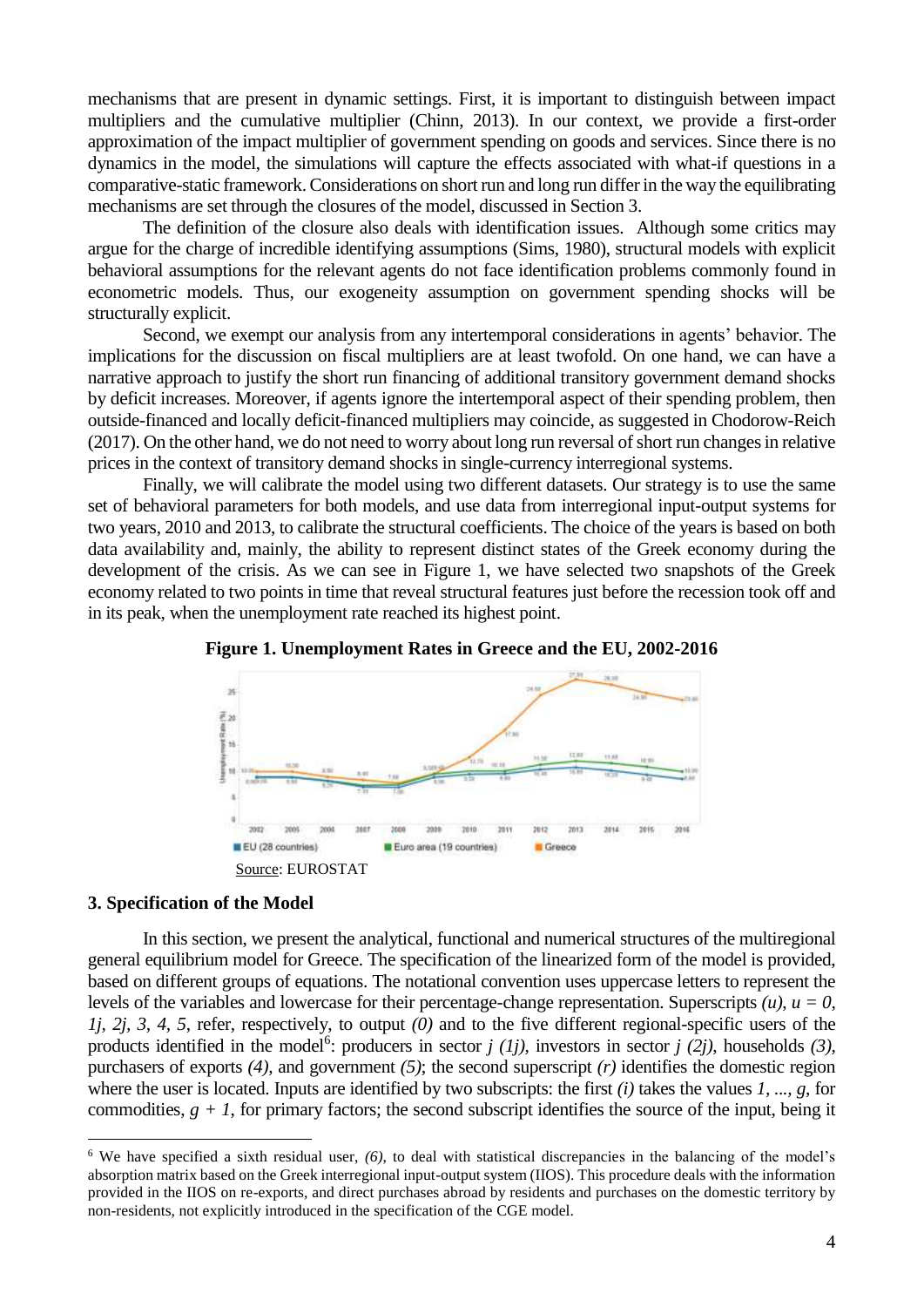from domestic region *b (1b)* or imported *(2)*, or coming from labor *(1)* or capital *(2)*, the two primary factors in the model. The symbol  $\left( \bullet \right)$  is employed to indicate a sum over an index.

We define the following sets:  $G = \{1, ..., g\}$ , where g is the number of composite goods;  $G^*$  $\{1, ..., g, g+1\}$ , where  $g+1$  is the number of composite goods and primary factors, with  $G^* \supset G$ ;  $H =$  $\{1, ..., h\}$ , where *h* is the number of industries;  $U = \{(3), (4b), (5), (kj)\}$  for  $k = (1), (2)$  and  $j \in H$ , is the set of all users in the model;  $U^* = \{(3), (5), (kj)\}$  for  $k = (1), (2)$  and  $j \in H$ , with  $U \supset U^*$ , is the subset of domestic users;  $S = \{1, ..., r, r + 1\}$ , where  $r+1$  is the number of all regions (including foreign);  $S^* = \{1, ..., r\}$ , with  $S \supset S^*$ , is the subset with the *r* domestic regions; and  $F = \{1, ..., f\}$  is the set of primary factors. In the ICGE model for Greece,  $g = h = 44$ , and  $r = 13$ ,  $f = 2$ .

We model the sourcing of composite goods based on multilevel structures, which enable a great number of substitution possibilities. We employ nested sourcing functions for the creation of composite goods, available for consumption in the regions of the model. We assume that domestic users, i.e. firms, investors, households, and government, use combinations of composite goods specified within two-level CES nests. At the bottom level, bundles of domestically produced goods are formed as combinations of goods from different regional sources. At the top level, substitution is possible between domestically produced and imported goods. Equations (1) and (2) describe, respectively, the regional sourcing of domestic goods, and the substitution between domestic and imported products.

$$
x_{(i(1b))}^{(u)r} = x_{(i(1\bullet))}^{(u)r} - \sigma 1_{(i)}^{(u)r} \left( p_{(i(1b))}^{(u)r} - \sum_{l \in S^*} \left( \frac{V(i,1l,(u),r)}{V(i,1\bullet,(u),r)} \right) \left( p_{(i(1l))}^{(u)r} \right) \right)
$$
  
i \in G; b \in S^\*; (u) \in U^\*; r \in S^\* (1)

where  $x_{(i(1b))}^{(u)r}$  is the demand by user *(u)* in region *r* for good *i* in the domestic region *(1b)*;  $p_{(i(1b))}^{(u)r}$  is the price paid by user *(u)* in region *r* for good *i* in the domestic region *(1b)*;  $\sigma 1_{(i)}^{(u)r}$  is a parameter measuring the user-specific elasticity of substitution between alternative domestic sources of commodity *i*, known as the regional trade Armington elasticity; and  $V(i, 1l, (u), r)$  is an input-output flow coefficient that measures purchasers' value of good *i* from domestic source *l* used by user *(u)* in region *r*.

$$
x_{(is)}^{(u)r} = x_{(is)}^{(u)r} - \sigma 2_{(i)}^{(u)r} \left( p_{(is)}^{(u)r} - \sum_{l=1 \bullet,2} \left( \frac{V(i,l,(u),r)}{V(i,\bullet,(u),r)} \right) \left( p_{(il)}^{(u)r} \right) \right)
$$
  
i \in G; s = 1 $\bullet$ , 2; (u) \in U^\*; r \in S^\* (2)

where  $x_{(is)}^{(u)r}$  is the demand by user *(u)* in region *r* for either the domestic composite or the foreign good *i*;  $p_{(is)}^{(u)r}$  is the price paid by user *(u)* in region *r* for either the domestic composite or the foreign good *i*;  $\sigma_2^{(u)r}$  is a parameter measuring the user-specific elasticity of substitution between the domestic bundle and imports of good *i*, known as the international trade Armington elasticity; and  $V(i, l, (u), r)$  is an input-output flow coefficient that measures purchasers' value of good *i* from either the aggregate domestic source or the foreign source *l* used by user *(u)* in region *r*.

In addition to goods used as intermediate inputs, firms in the model also demand primary factors of production. The equations that describe the industry *j*'s demands inputs are derived under the assumption of Leontief technology with Armington nests (imperfect substitution between inputs of the same type from different sources). In our specification of the nested production functions, we assume firms to use combinations of composite intermediate inputs, formed according to Equations (1) and (2), and primary factor composites. In the case of the primary factor bundle, substitution is possible among different types of primary factors. Equation (3) specifies the substitution between labor and capital in the model, and is derived under the assumption that industries choose their primary factor inputs to minimize costs subject to obtaining sufficient primary factor inputs to satisfy their technical requirements (nested Leontief/CES specification). We have included technical change variables to allow for factor-specific productivity shocks. We model the combination of intermediate inputs and the value added (primary factors) aggregate in fixed proportions, at the very top of the nested production function, assuming there is no substitution between primary factors and other inputs. The Leontief specification is presented in Equation (4). More flexible functional forms have been rarely introduced in multi-regional models,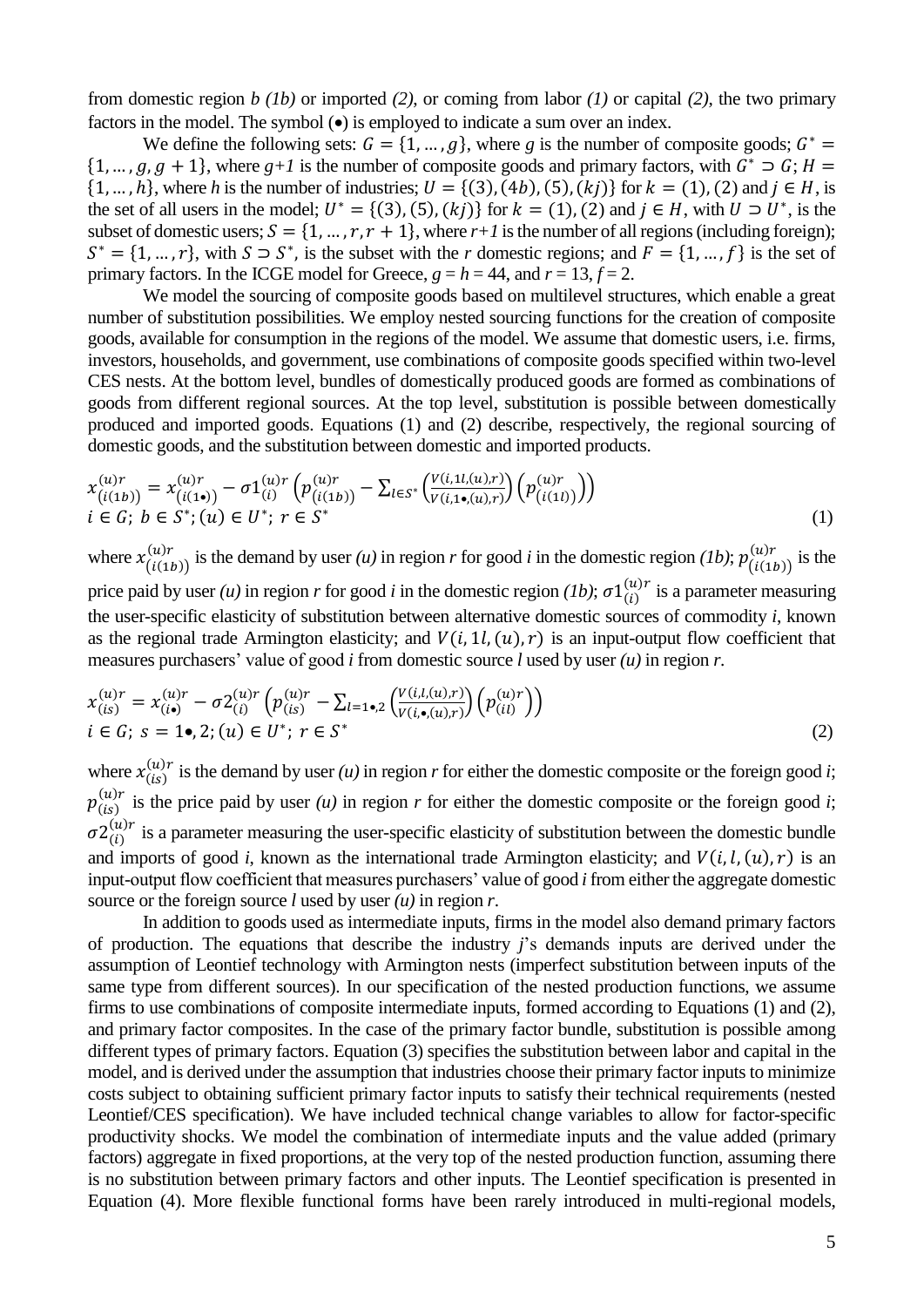mainly due to data availability constraints. In addition to a technical coefficient in the relation between the sectoral demand for the primary factor composite and the total output, we have also included a scale parameter. This modeling procedure has been based on previous work made by Haddad and Hewings (2005) which allows for the introduction of Marshallian agglomeration (external) economies, by exploring local properties of the CES function.

$$
x_{(g+1,s)}^{(1j)r} - a_{(g+1,s)}^{(1j)r} = \alpha_{(g+1,s)}^{(1j)r} x_{(g+1,s)}^{(1j)r} - \sigma 3_{(g+1)}^{(1j)r} \left( p_{(g+1,s)}^{(1j)r} + a_{(g+1,s)}^{(1j)r} - \sum_{l \in F} \left( \frac{V(g+1,l,(1j),r)}{V(g+1,s,(1j),r)} \right) \left( p_{(g+1,l)}^{(1j)r} + a_{(g+1,l)}^{(1j)r} \right) \right)
$$
  
\n $j \in H; s \in F; r \in S^*$  (3)

where  $x_{(g+1,s)}^{(1j)r}$  is the demand by sector *j* in region *r* for each primary factor;  $a_{(g+1,s)}^{(1j)r}$  is the exogenous sector-specific variable of (saving) technical change for primary factor *s* in region *r*;  $p_{(g+1,s)}^{(1j)r}$  is the price paid by sector *j* in region *r* for primary factor *s*;  $\sigma 3_{(g+1)}^{(1j)r}$  is a parameter measuring the sector-specific elasticity of substitution among different primary factors; and  $V(g + 1, l, (1j), r)$  is an input-output flow coefficient that measures purchasers' value of factor *l* used by sector *j* in region *r*.

$$
x_{(i\bullet)}^{(1j)r} = \mu_{(g+1,\bullet)}^{(1j)r} z^{(1j)r} + a_{(i)}^{(1j)r} \quad j \in H; \ i \in G^*; \ r \in S^* \tag{4}
$$

where  $x_{(i\bullet)}^{(1j)r}$  is the demand by sector *j* in region *r* for the bundles of composite intermediate inputs and primary factors *i*;  $z^{(1j)r}$  is total output of sector *j* in region *r*;  $a_{(i)}^{(1j)r}$  is the exogenous sector-specific variable of technical change for composite intermediate inputs and primary factors in region *r*; and  $\mu_{(i\bullet)}^{(1j)r}$  is a scale parameter measuring the sector-specific returns to the composite of primary factors in each region.

Units of capital stock are created for industry *j*, at minimum cost. Commodities are combined via a Leontief function, as specified in Equation (5). As described in Equations (1) and (2), regional, and domestic and imported commodities are combined, respectively, via a CES specification (Armington assumption). No primary factors are used in capital creation. The use of these inputs is recognized through the capital goods producing sectors in the model, mainly machinery and equipment industries, construction, and support services.

$$
x_{(i\bullet)}^{(2j)r} = z^{(2j)r} + a_{(i)}^{(2j)r} \qquad j \in H; \ i \in G; \ r \in S^* \tag{5}
$$

where  $x_{(i\bullet)}^{(2j)r}$  is the demand by sector *j* in region *r* for the bundles of composite capital goods *i*;  $z^{(2j)r}$  is total investment of sector *j* in region *r*;  $a_{(i)}^{(2j)r}$  is the exogenous sector-specific variable of technical change for changing the composition of the sectoral unit of capital in region *r*.

In deriving the household demands for composite commodities, we assume that households in each region behave as a single, budget-constrained, utility-maximizing entity. The utility function is of the Stone-Geary or Klein-Rubin form. Equation (6) determines the optimal composition of household demand in each region. Total regional household consumption is determined as a function of real household income. The demands for the commodity bundles in the nesting structure of household demand follow the CES pattern established in Equations (1) and (2), in which an activity variable and a pricesubstitution term play the major roles. In Equation (6), consumption of each commodity *i* depends on two components: first, for the subsistence component, which is defined as the minimum expenditure requirement for each commodity, changes in demand are generated by changes in the number of households and tastes; second, for the luxury or supernumerary part of the expenditures in each good, demand moves with changes in the regional supernumerary expenditures, changes in tastes, and changes in the price of the composite commodity. The two components of household expenditures on the composite commodities are weighted by their respective shares in the total consumption of the composite commodity.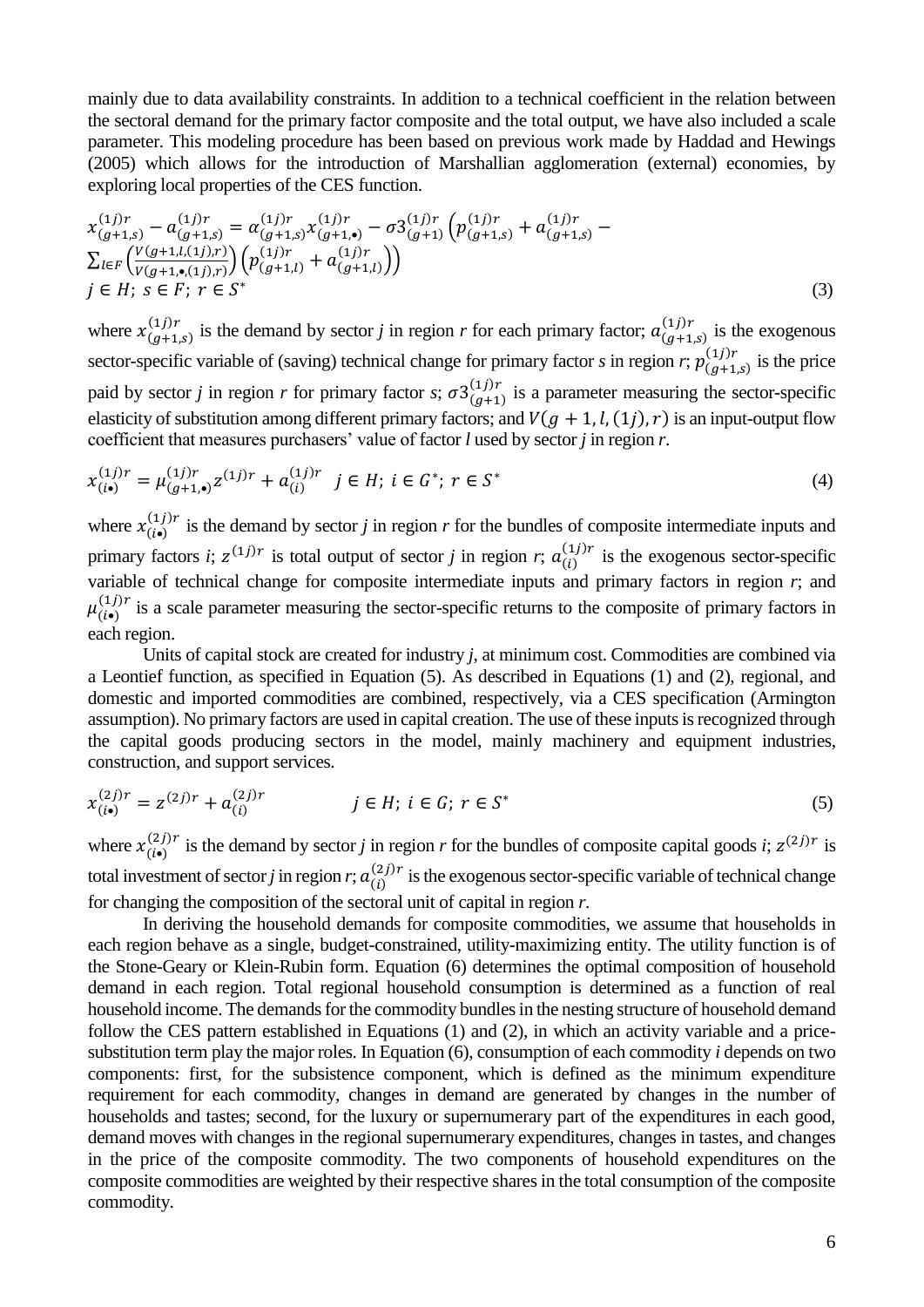$$
V(i, \bullet, (3), r) \left( p_{(i\bullet)}^{(3)r} + x_{(i\bullet)}^{(3)r} - a_{(i\bullet)}^{(3)r} \right) = \gamma_{(i)}^r P_{(i\bullet)}^{(3)r} Q^r \left( p_{(i\bullet)}^{(3)r} + x_{(i\bullet)}^{(3)r} - a_{(i\bullet)}^{(3)r} \right) + \beta_{(i)}^r \left( C^r - \sum_{j \in G} \gamma_{(j)}^r P_{(j\bullet)}^{(3)r} Q^r \left( p_{(j\bullet)}^{(3)r} + x_{(j\bullet)}^{(3)r} - a_{(i\bullet)}^{(3)r} \right) \right) \quad i \in G; \ r \in S^* \tag{6}
$$

where  $p_{(i\bullet)}^{(3)r}$  is the price paid by household in region *r* for the composite good *i*;  $x_{(i\bullet)}^{(3)r}$  is the household demand in region *r* for the composite good *i*;  $a_{(i\bullet)}^{(3)r}$  is the commodity-specific variable of regional taste change;  $Q<sup>r</sup>$  is the number of households in region *r*;  $C<sup>r</sup>$  is the total expenditure by household in region *r*, which is proportional to regional labor income;  $\gamma_{(i)}^r$  is the subsistence parameter in the linear expenditure system for commodity *i* in region *r*;  $\beta_{(i)}^r$  is the parameter defined for commodity *i* in region *r* measuring the marginal budget shares in the linear expenditure system; and  $V(i, \bullet, (3), r)$  is an input-output flow coefficient that measures purchasers' value of good *i* consumed by households in region *r*.

As noted by Peter et al. (1996), a feature of the Stone-Geary utility function is that only the abovesubsistence, or luxury, component of real household consumption,  $utility<sup>(r)</sup>$ , affects the per-household utility, as described in Equation (7).

$$
utility^{(r)} = \left(C^r - \sum_{j \in G} \gamma_{(j)}^r P_{(j\bullet)}^{(3)r} Q^r \left(p_{(j\bullet)}^{(3)r} + x_{(j\bullet)}^{(3)r} - a_{(i\bullet)}^{(3)r}\right)\right) - q^r - \sum_{i \in G} \beta_{(i)}^r p_{(i\bullet)}^{(3)r} \qquad r \in S^*
$$
(7)

where  $q<sup>r</sup>$  is the percentage change in the number of households in each region.

In Equation (8), foreign demands (exports) for domestic good *i* depend on the percentage changes in a price, and three shift variables which allow for vertical and horizontal movements in the demand curves. The price variable which influences export demands is the purchaser's price in foreign countries, which includes the relevant taxes and margins. The parameter  $\eta_{(is)}^r$  controls the sensitivity of export demand to price changes.

$$
\left(x_{(is)}^{(4)r} - f q_{(is)}^{(4)r}\right) = \eta_{(is)}^r \left(p_{(is)}^{(4)r} - phi - f p_{(is)}^{(4)r}\right) \qquad i \in G; \ r, s \in S^* \tag{8}
$$

where  $x_{(is)}^{(4)r}$  is foreign demand for domestic good *i* produced in region *s* and sold from region *r* (in the model there is no re-exports, so that  $r = s$ ;  $p_{(is)}^{(4)r}$  is the purchasers' price in domestic currency of exported good *i* demand in region *r*; *phi* is the nominal exchange rate; and  $fq_{(is)}^{(4)r}$  and  $fp_{(is)}^{(4)r}$  are, respectively, quantity and price shift variables in foreign demand curves for regional exports.

Governments consume mainly public goods provided by the public administration sectors. Equation (9) shows the movement of government consumption in relation to movements in real tax revenue.

$$
x_{(is)}^{(5)r} = taxrev + f_{(is)}^{(5)r} + f^{(5)r} + f^{(5)}
$$
  $i \in G; s = 1b, 2; r, b \in S^*$  (9)

where  $x_{(is)}^{(5)r}$  is the government demand in region *r* for good *i* from region *s*;  $f_{(is)}^{(5)r}$ ,  $f^{(5)r}$  and  $f^{(5)}$  are, respectively, commodity and source-specific shift term for government expenditures in region *r*, shift term for government expenditures in region *r*, and an overall shift term for government expenditures; and taxrev is the percentage change in real revenue from indirect taxes.

Equation (10) specifies the sales tax rates for different users. They allow for variations in tax rates across commodities, and their sources and destinations. Tax changes are expressed as percentage-point changes in the *ad valorem* tax rates.

$$
t_{(is)}^{(u)r} = f_i + f_i^{(u)} + f_i^{(u)r} \qquad i \in G; \ s = 1b, 2; \ b, r \in S^*; \ u \in U \tag{10}
$$

where  $t_{(is)}^{(u)}$  $\binom{(u)r}{(is)}$  is the power of the tax on sales of commodity (is) to user (u) in region r; and  $f_i$ ,  $f_i^{(u)}$ , and  $f_i^{(u)r}$  are different shift terms allowing percentage changes in the power of tax.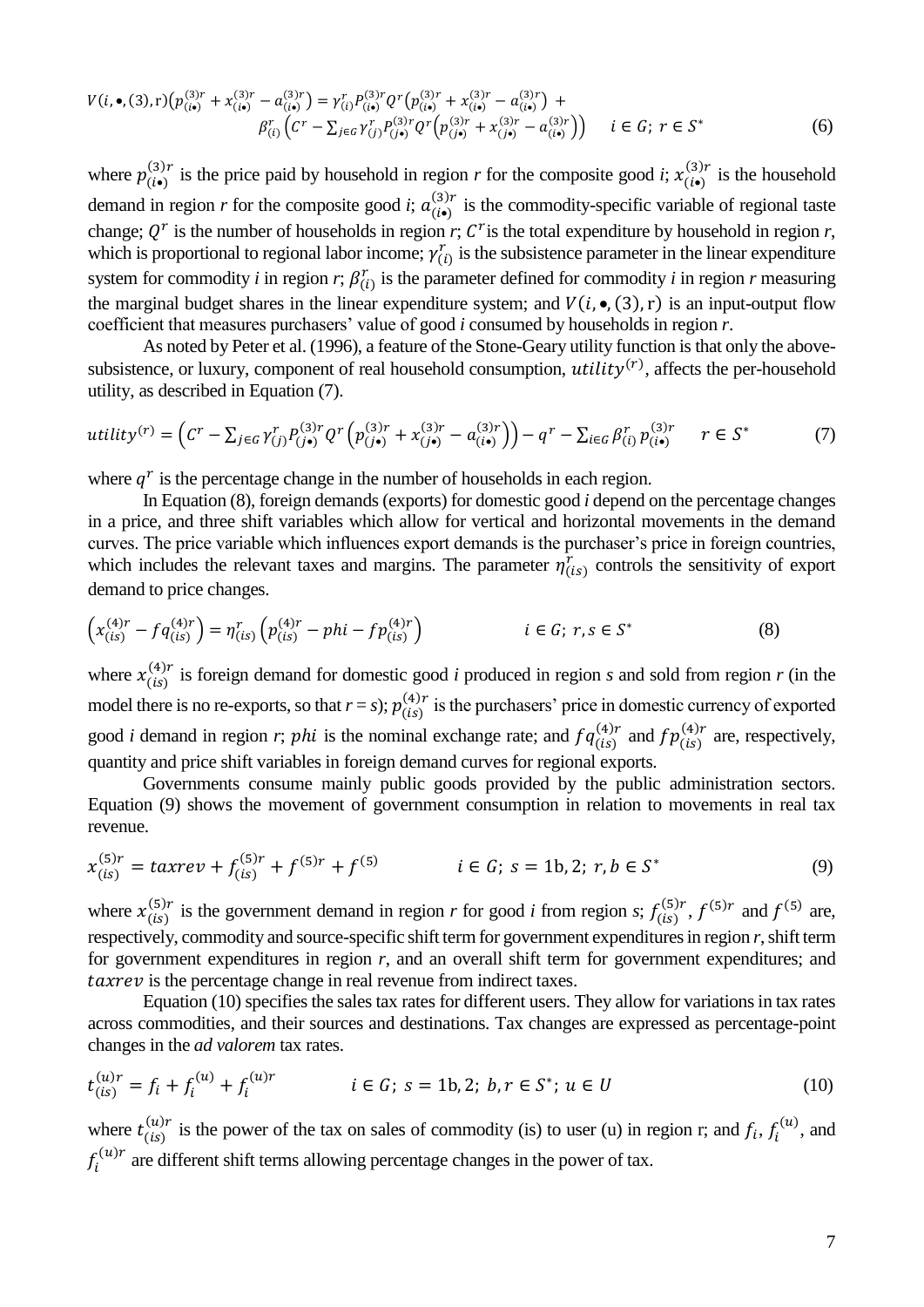Equations (11) and (12) impose the equilibrium conditions in the markets domestic and imported commodities. Notice that there is no margin commodity in the model. Moreover, there is no secondary production in the model. In Equation (11), demand equals supply for regional domestic commodities.

$$
\sum_{j \in H} Y(l, j, r) x_{(l1)}^{(0j)r} = \sum_{(u) \in U} B(l, 1b, (u), r) x_{(l1)}^{(u)r} \qquad l \in G, b, r \in S^*
$$
\n(11)

where  $x_{(11)}^{(0j)r}$  is the output of domestic good *l* by industry *j* in region *r*;  $x_{(11)}^{(u)r}$  is the demand of the domestic good *l* by user (*u*) in region *r*;  $Y(l, j, r)$  is the input-output flow measuring the basic value of output of domestic good *l* by industry *j* in region *r*; and  $B(l, 1, (u), r)$  is the input-output flow measuring the basic value of domestic good *l* used by *(u)* in region *r*.

Equation (12) imposes zero pure profits in importing. It defines the basic price of a unit of imported commodity  $i$  – the revenue earned per unit by the importer – as the international C.I.F. price converted to domestic currency, including import tariffs.

$$
p_{(i(2))}^{(0)} = p_{(i(2))}^{(w)} - phi + t_{(i(2))}^{(0)} \qquad i \in G
$$
\n(12)

where  $p_{(i(2))}^{(0)}$  is the basic price in domestic currency of good *i* from foreign source;  $p_{(i(2))}^{(w)}$  is world C.I.F. price of imported commodity *i*; *phi* is the nominal exchange rate; and  $t_{(i(2))}^{(0)}$  $\binom{0}{i(2)}$  is the power of the tariff. i.e. one plus the tariff rate, on imports of *i*.

Together with Equation (12), Equations (13) and (14) constitute the model's pricing system. The price received for any activity is equal to the costs per unit of output. As can be noticed, the assumption of constant returns to scale adopted here precludes any activity variable from influencing basic prices, i.e., unit costs are independent of the scale at which activities are conducted. Thus, Equation (13) defines the percentage change in the price received by producers in regional industry *j* per unit of output as being equal to the percentage change in *j*'s costs, which are affected by changes in technology and changes in input prices.

$$
\sum_{l \in G} Y(l, j, r) \left( p_{(l1)}^{(0)r} + a_{(l1)}^{(0)r} \right) = \sum_{l \in G^*, F} \sum_{s \in S} V(l, s, (1j), r) p_{(ls)}^{(1j)r} \qquad j \in H; \ r \in S^* \tag{13}
$$

where  $p_{(1)}^{(0)r}$  is the basic price of domestic good *i* in region *r*;  $a_{(1)}^{(0)r}$  refer to technological changes, measured as a weighted average of the different types of technical changes with influence on *j*'s unit costs;  $p_{(ls)}^{(1j)r}$  is the unit cost of sector *j* in region *r*;  $Y(l,j,r)$  is the input-output flow measuring the basic value of output of domestic good *l* by industry *j* in region *r*; and  $V(l, s, (1j), r)$  are input-output flows measuring purchasers' value of good or factor *l* from source *s* used by sector *j* in region *r*.

Equation (14) imposes zero pure profits in the distribution of commodities to different users. Prices paid for commodity *i* from region *s* in industry *j* in region *r* by each user equate to the sum of its basic value and the costs of the relevant taxes.

$$
V(i, s, (u), r)p_{(is)}^{(u)r} = (B(i, s, (u), r) + T(i, s, (u), r))\left(p_{(is)}^{(0)} + t_{(is)}^{(u)r}\right) \quad i \in G; \ s = 1b, 2; \ b, r \in S^*; \ u \in U \tag{14}
$$

where  $p_{(is)}^{(u)r}$  is the price paid by user *(u)* in region *r* for good *(is)*;  $p_{(is)}^{(0)}$  is the basic price of domestic good  $(i s); t_{(i s)}^{(u)}$  $\binom{(u)r}{(is)}$  is the power of the tax on sales of commodity *(is)* to user *(u)* in region *r*;  $V(i, s, (u), r)$  are input-output flows measuring purchasers' value of good *i* from source *s* used by user *(u)* in region *r*;  $B(i, s, (u), r)$  is the input-output flow measuring the basic value of good *(is)* used by *(u)* in region *r*; and  $T(i, s, (u), r)$  is the input-output flow associated with tax revenue of the sales of *(is)* to *(u)* in region *r*.

The theory of the allocation of investment across industries is represented in Equations (15) to (18). The comparative-static nature of the model restricts its use to short-run and long-run policy analysis. When running the model in the comparative-static mode, there is no fixed relationship between capital and investment. The user decides the required relationship on the basis of the requirements of the specific simulation. Equation (15) defines the percentage change in the current rate of return on fixed capital in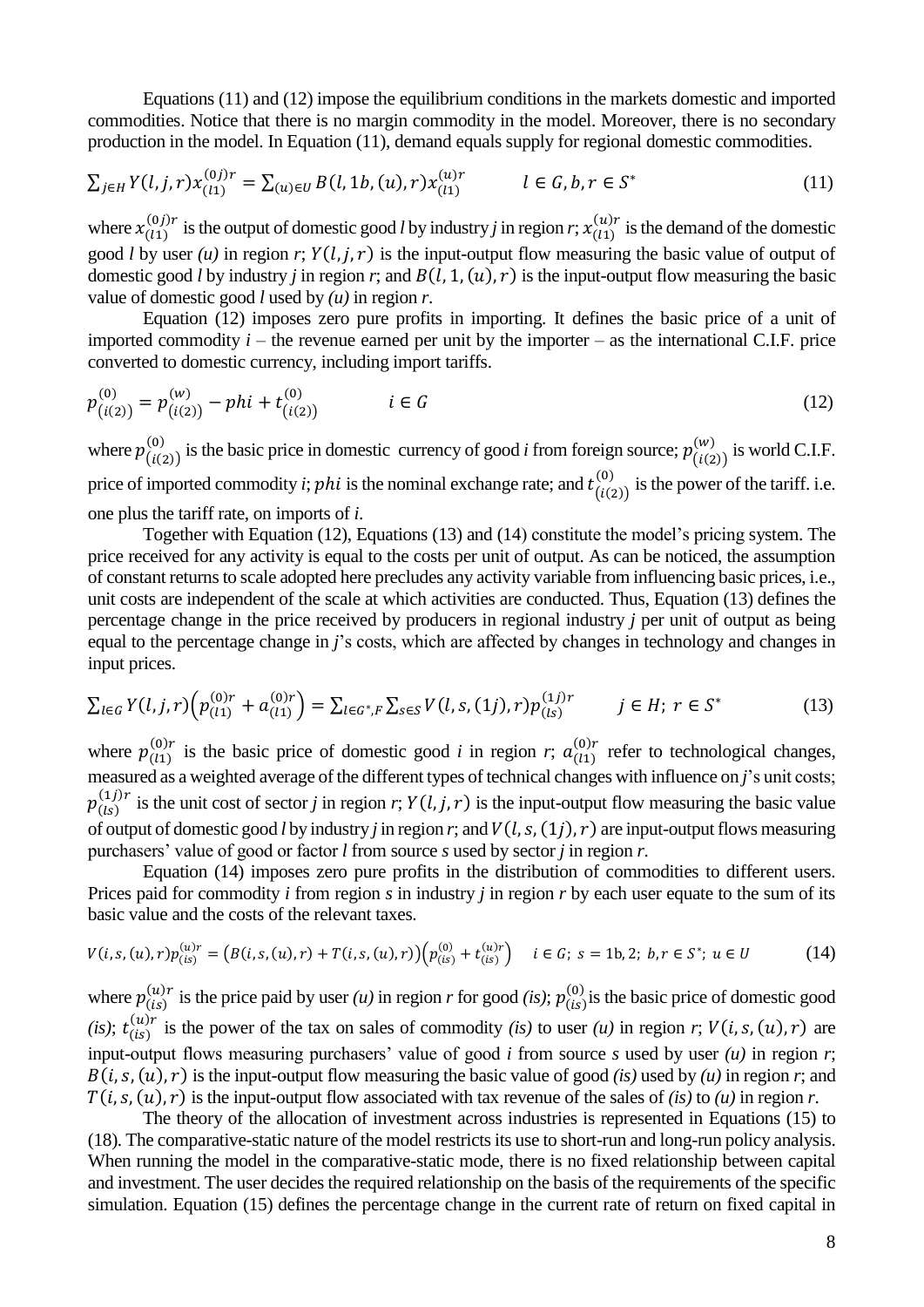regional sectors. Under static expectations, rates of return are defined as the ratio between the rental values and the cost of a unit of capital in each industry – defined in Equation (16) –, minus the rate of depreciation.

$$
r_{(j)}^r = \psi_{(j)}^r \left( p_{(g+1,2)}^{(1)r} - p_{(k)}^{(1)r} \right) \quad j \in H; \ r \in S^* \tag{15}
$$

where  $r_{(j)}^r$  is the regional-industry-specific rate of return;  $p_{(g+1,2)}^{(1j)r}$  is the rental value of capital in sector *j* in region *r*;  $p_{(k)}^{(1j)r}$  is the cost of constructing units of capital for regional industries; and  $\psi_{(j)}^r$  is a regionalindustry-specific parameter referring to the ratio of the gross to the net rate of return.

Equation (16) defines  $p_{(k)}^{(1j)r}$  as:

$$
V(\bullet, \bullet, (2j), r) \left( p_{(k)}^{(1j)r} - a_{(k)}^{(1j)r} \right) = \sum_{i \in G} \sum_{s \in S} V(i, s, (2j), r) \left( p_{(is)}^{(2j)r} - a_{(is)}^{(2j)r} \right) \quad j \in H; \ r \in S^* \tag{16}
$$

where  $p_{(is)}^{(2j)r}$  is the price paid by user *(2j)* in region *r* for good *(is)*;  $a_{(k)}^{(1j)r}$  and  $a_{(is)}^{(2j)r}$  are technical terms; and  $V(i, s, (2j), r)$  represents input-output flows measuring purchasers' value of good *i* from source *s* used by user  $(2j)$  in region *r*.

Equation (17) says that if the percentage change in the rate of return in a regional industry grows faster than the national average rate of return, capital stocks in that industry will increase at a higher rate than the average national stock. For industries with lower-than-average increase in their rates of return to fixed capital, capital stocks increase at a lower-than-average rate, i.e., capital is attracted to higher return industries. The shift variable,  $f_{(k)}^{(1) r}$ , exogenous in long-run simulation, allows shifts in the industry's rates of return.

$$
r_{(j)}^r - \omega = \varepsilon_{(j)}^r \left( x_{(g+1,2)}^{(1j)r} - x_{(g+1,2)}^{(\bullet)r} \right) + f_{(k)}^{(1j)r} \qquad j \in H; \ r \in S^* \tag{17}
$$

where  $r_{(j)}^r$  is the regional-industry-specific rate of return;  $\omega$  is the overall rate of return on capital;  $x_{(g+1,2)}^{(1)}$ is the capital stock in industry *j* in region *r*;  $f_{(k)}^{(1) r}$  the capital shift term in sector *j* in region *r*; and  $\varepsilon_{(j)}^{r}$ measures the sensitivity of capital growth to rates of return of industry *j* in region *r*.

Equation (18) implies that the percentage change in an industry's capital stock,  $x_{(g+1,2)}^{(1j)r}$ , is equal to the percentage change in industry's investments in the period,  $z^{(2j)r}$ .

$$
z^{(2j)r} = x^{(1j)r}_{(g+1,2)} + f^{(2j)r}_{(k)} \qquad j \in H; \ r \in S^*
$$
\n(18)

where  $f_{(k)}^{(2j)r}$  allows for exogenous shifts in sectoral investments in region *r*.

In the specification of labor market, Equation (19) defines the regional aggregation of labor prices (wages) across industries. Equation (20) shows movements in regional wage differentials, wage\_dif $f^{(r)}$ , defined as the difference between the movement in the aggregate regional real wage received by workers, and the national real wage.

$$
V(g+1,1,\bullet,r)\left(p_{(g+1,1)}^{(\bullet)r} - a_{(g+1,1)}^{(\bullet)r}\right) = \sum_{j \in H} V(g+1,1,(1j),r)\left(p_{(g+1,1)}^{(1j)r} - a_{(g+1,1)}^{(1j)r}\right) \quad r \in S^*
$$
(19)

where  $p_{(g+1,1)}^{(1)r}$  is the wage in sector *j* in region *r*,  $a_{(g+1,1)}^{(1)r}$  is a technical term, and  $V(g+1,1, (1j), r)$ represents input-output flows measuring sectoral labor payments in region *r.*

$$
wage\_diff^{(r)} = p_{(g+1,1)}^{(\bullet)r} - cpi - natrealuage \qquad r \in S^*
$$
\n
$$
(20)
$$

where *cpi* is the national consumer price index, computed as the weighted average of  $p_{(is)}^{(3)r}$  across regions *r* and consumption goods *(is)*; and *natrealwage* is the national consumer real wage.

Regional population is defined through the interaction of demographic variables, including interregional migration. Links between regional population and regional labor supply are provided.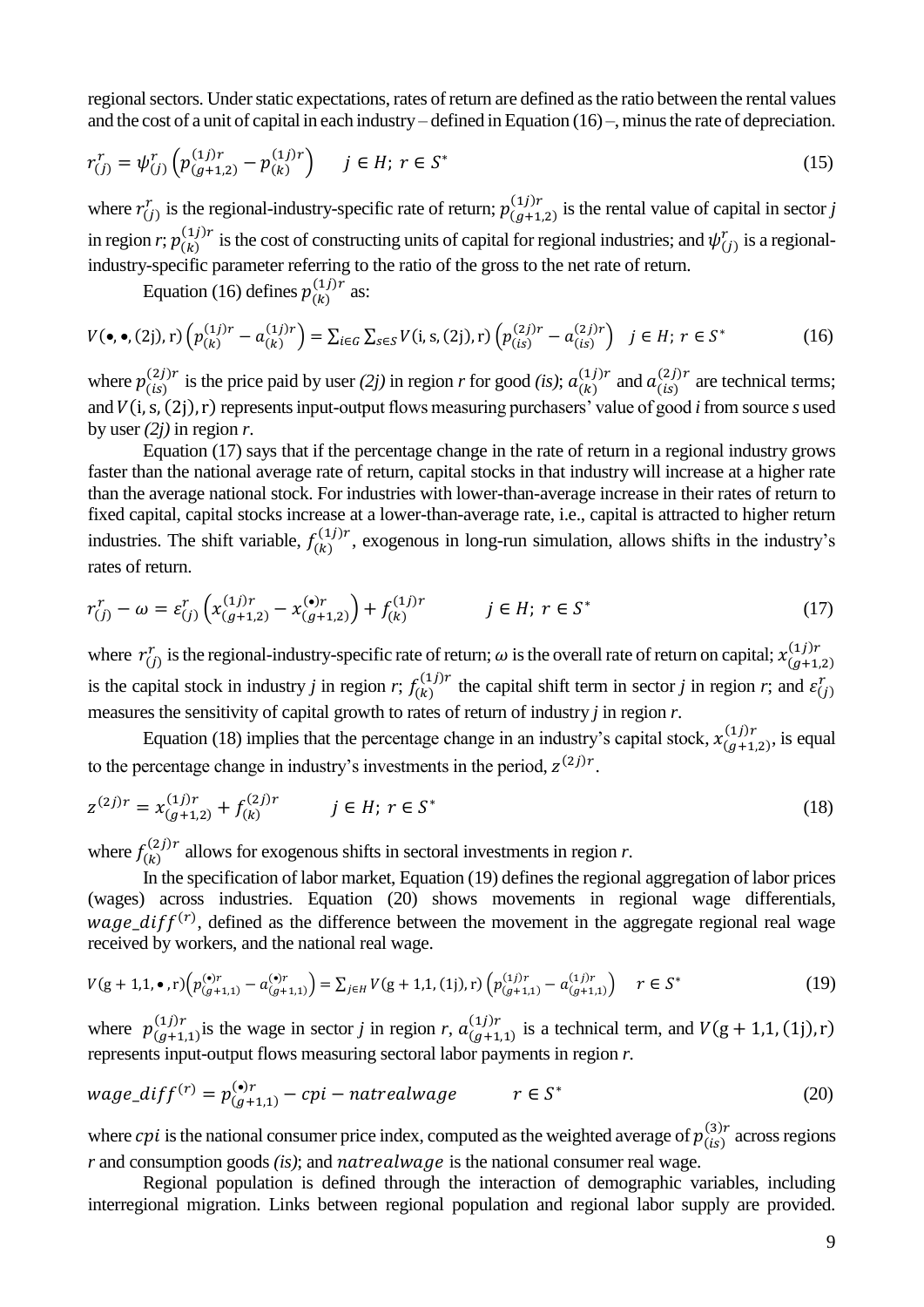Demographic variables are usually defined exogenously, and together with the specification of some of the labor market settings, labor supply can be determined together with either interregional wage differentials or regional unemployment rates. In summary, either labor supply and wage differentials determine unemployment rates, or labor supply and unemployment rates determine wage differentials.

Equation (21) defines the percentage-point change in regional unemployment rates in terms of percentage changes in labor supply and persons employed.

$$
LABSUP(r) del\_unr^{(r)} = EMPLOY(r) \left( labsup^{(r)} - x_{(g+1,1)}^{(\bullet)r} \right) \qquad r \in S^*
$$
\n(21)

where  $del\_unr<sup>(r)</sup>$  measures percentage-point changes in regional unemployment rate;  $labsup(r)$  is the variable for regional labor supply; and the coefficients  $LABSUP(r)$  and  $EMPLOY(r)$  are the benchmark values for regional labor supply and regional employment, respectively. The variable  $\ell absup^{(r)}$  moves with regional workforce participation rate, proportional to the regional population, and population of working age. Equation (22) defines regional population changes in the model as ordinary changes in flows of net regional migration  $(d\_rm^{(r)})$ , net foreign migration  $(d\_fm^{(r)})$ , and natural population growth  $(d_g^{(r)})$ .

$$
POP(r) pop(r) = d_{r} m(r) + d_{r} m(r) + d_{r} m(r) + d_{r} m(r) + d_{r} m(r) + d_{r} m(r) + d_{r} m(r) + d_{r} m(r) + d_{r} m(r) + d_{r} m(r) + d_{r} m(r) + d_{r} m(r) + d_{r} m(r) + d_{r} m(r) + d_{r} m(r) + d_{r} m(r) + d_{r} m(r) + d_{r} m(r) + d_{r} m(r) + d_{r} m(r) + d_{r} m(r) + d_{r} m(r) + d_{r} m(r) + d_{r} m(r) + d_{r} m(r) + d_{r} m(r) + d_{r} m(r) + d_{r} m(r) + d_{r} m(r) + d_{r} m(r) + d_{r} m(r) + d_{r} m(r) + d_{r} m(r) + d_{r} m(r) + d_{r} m(r) + d_{r} m(r) + d_{r} m(r) + d_{r} m(r) + d_{r} m(r) + d_{r} m(r) + d_{r} m(r) + d_{r} m(r) + d_{r} m(r) + d_{r} m(r) + d_{r} m(r) + d_{r} m(r) + d_{r} m(r) + d_{r} m(r) + d_{r} m(r) + d_{r} m(r) + d_{r} m(r) + d_{r} m(r) + d_{r} m(r) + d_{r} m(r) + d_{r} m(r) + d_{r} m(r) + d_{r} m(r) + d_{r} m<
$$

where  $POP(r)$  is a coefficient measuring regional population in the benchmark year.

Equation (23) shows movements in per-household utility differentials,  $util\_diff<sup>(r)</sup>$ , defined as the difference between the movement in regional utility, and the national overall utility  $(agg\_util)$ , including a shift variable,  $futil^{(r)}$ .

$$
util\_diff^{(r)} = utility^{(r)} - agg\_util + futil^{(r)} \qquad r \in S^*
$$
\n
$$
(23)
$$

Finally, we can define changes in regional output as weighted averages of changes in regional aggregates, according to Equation (24) below:

$$
GRPr grpr = Cr x(3)r(••)} + INVr z(2•)r + GOVr x(5)r(••) + (FEXPr x(4)r(••) - FIMPr x(•)(•2)) +
$$
  
\n
$$
(DEXPr x(•)(•(1r)) - DIMPr x(•)(•(1s)) + r \in S*; s \in S* for s \neq r
$$
\n(24)

where  $grp^r$  is the percentage change in real Gross Regional Product in region  $r$ ; and the coefficients  $GRP^r$  INV<sup>r</sup>,  $GOV^r$ ,  $FEXP^r$ ,  $FIMP^r$ ,  $DEXP^r$  and  $DIMP^r$  represent, respectively, the following regional aggregates: investments, government spending, foreign exports, foreign imports, domestic exports and domestic imports. National output,  $GDP$ , is, thus, the sum of  $GRP<sup>r</sup>$  across all regions *r*. Notice that regional domestic trade balances cancel out.

To close the model, we set the following variables exogenously, which are usually exogenous both in short run and long run simulations:  $a_{(g+1,s)}^{(1j)r}$ ,  $a_{(i)}^{(1j)r}$ ,  $a_{(i)}^{(2j)r}$ ,  $a_{(i\bullet)}^{(3)r}$ ,  $f q_{(is)}^{(4)r}$ ,  $f_{(is)}^{(4)r}$ ,  $f_{(is)}^{(5)r}$ ,  $f^{(5)r}$ ,  $f^{(5)}, f_i, f_i^{(u)}, f_i^{(u)r}, p_{(i(2))}^{(w)}, t_{(i(2))}^{(0)}$ (0)  $a_{(11)}^{(0)}$ ,  $a_{(11)}^{(0)r}$ ,  $a_{(11)}^{(1)r}$ ,  $a_{(11)}^{(2)r}$ ,  $a_{(11)}^{(3)r}$ ,  $a_{(11)}^{(4)r}$ ,  $a_{(11)}^{(5)r}$ ,  $a_{(11)}^{(6)r}$ ,  $a_{(11)}^{(7)}$ ,  $a_{(11)}^{(7)}$ ,  $a_{(11)}^{(7)}$ ,  $a_{(11)}^{(7)}$ ,  $a_{(11)}^{(7)}$ ,  $a_{(11)}^{(7)}$ ,  $a_{(11)}^{(7)}$ , futil<sup>(r)</sup>. To complete the short run environment, used in our forthcoming exercises, we also set unchanged current stocks of capital  $(x_{(g+1,2)}^{(1j)r})$ , the national real wage (*natrealwage*), regional wage differentials, (wage\_dif  $f^{(r)}$ ), and regional population, by keeping regional migration unchanged  $(d\_rm^{(r)})$ .<sup>7</sup>

There are other definitions of variables computed by using outcomes from simulations based on the system of Equations (1)-(23). Of special interest to our discussion is the definition of regional/national GDP and its components, whose results will be reported later on.

1

<sup>&</sup>lt;sup>7</sup> In a long run closure, the assumptions on interregional mobility of capital and labor are relaxed by swapping variables

 $x^{(1j)r}_{(g+1,2)},$  natrealwage, wage\_dif $f^{(r)}$  and  $d\_rm^{(r)},$  for  $f^{(1j)r}_{(k)},$   $del\_unr^{(r)}$  and  $util\_diff^{(r)}.$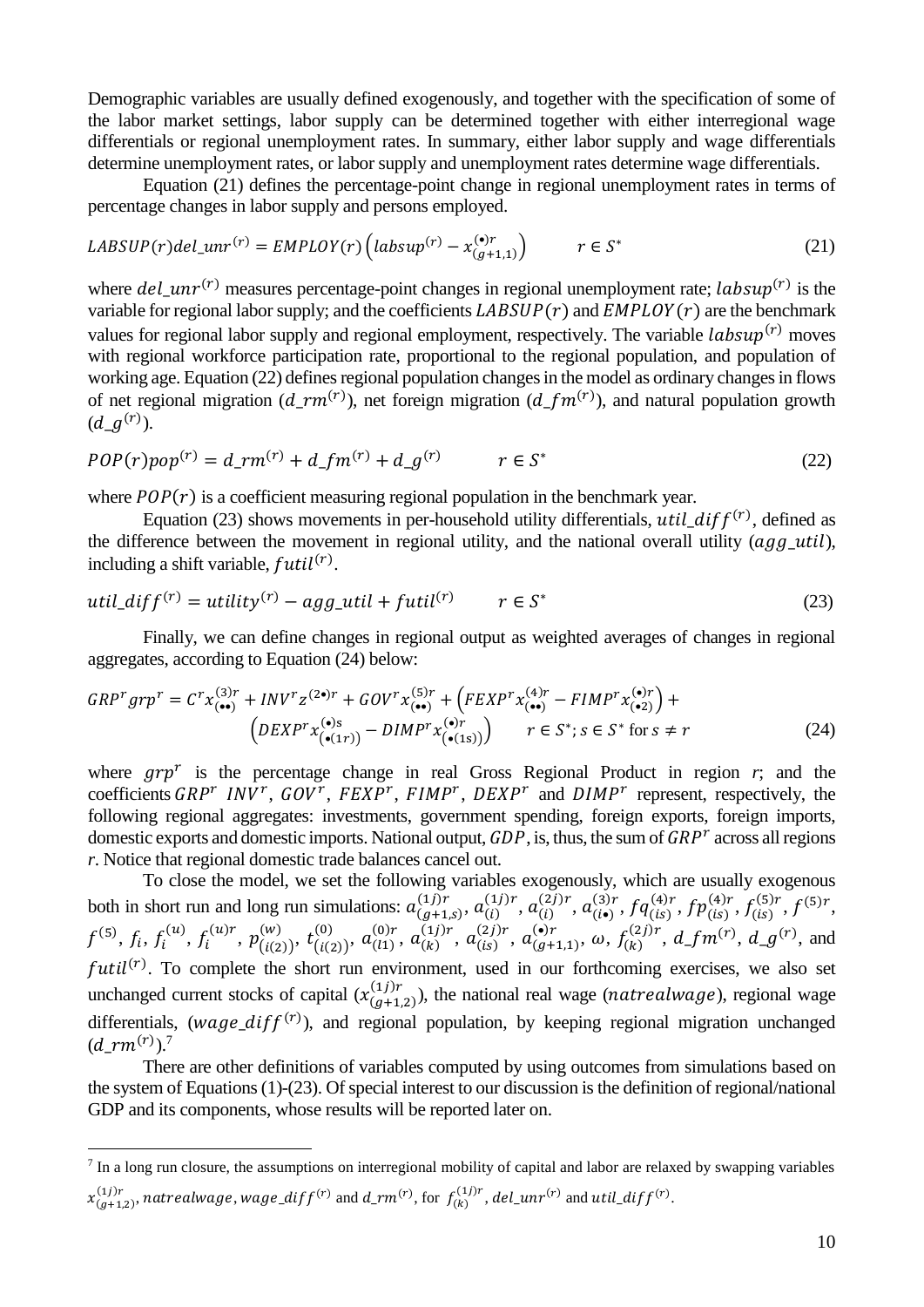### *Calibration*

The calibration of the model requires two subsets of data to define its numerical structure so that we implement the model empirically. First, we need information from an absorption matrix derived from interregional input-output sources (Table 1) to calculate the coefficients of the model based on the following input-output flows:

- $B(i, 1b, (u), r)$ , with  $i \in G^*$ ,  $(u) \in U, b, r \in S^*$
- $T(i, s, (u), r)$ , with  $i \in G^*$ ,  $s \in S$ ,  $F$ ,  $(u) \in U$ ,  $r \in S^*$
- $V(i, s, (u), r)$ , with  $i \in G^*$ ,  $s \in S$ ,  $F$ ,  $(u) \in U$ ,  $r \in S^*$
- $Y(i, j, r)$ , with  $i \in G^*, j \in H, r \in S^*$

We complete this information with supplementary demographic data from EUROSTAT to calibrate the coefficients  $LABSUP(r)$ ,  $EMPLOY(r)$  and  $POP(r)$ , with  $r \in S^*$ . Because these estimates are based on snapshot observations for a single year revealing the economic structure of the economic system, this subset of data is denoted "structural coefficients" (Haddad et al., 2002).

| <b>LABELS</b>             | User $(ij)^r$           | User $(2j)^r$               | User $(3)^{r}$             | User $(4)$               | User $(5)^r$               | User $(6)$               | <b>TOTAL</b>                                    |
|---------------------------|-------------------------|-----------------------------|----------------------------|--------------------------|----------------------------|--------------------------|-------------------------------------------------|
| $i \in G$ , $s \in S^*$   | B(i,1b,(1j),r)          | B(i, 1b, (2j), r)           | B(i, 1b, (3), r)           | B(i, 1b, (4))            | B(i,1b,(5),r)              | B(i, 1b, (6))            | B(i,1b, (•),•)                                  |
| $i \in G$ , $s \in S-S^*$ | B(i,2,(1j),r)           | B(i, 2, (2j), r)            | B(i,2,(3),r)               | B(i, 2, (4))             | B(i, 2, (5), r)            | B(i,2,(6))               | $B(i,2,(\cdot),\cdot)$                          |
| $i \in G, s \in S$        | T(i,s,(1j),r)           | T(i,s,(2j),r)               | T(i,s,(3),r)               | T(i,s,(4))               | T(i,s,(5),r)               | ÷                        | $T(i,s,(\bullet),\bullet)$                      |
| s∈F                       | $V(g+1,s,(1j),r)$       |                             |                            |                          |                            | $\overline{\phantom{a}}$ | $V(g+1,s,(\bullet),\bullet)$                    |
| <b>TOTAL</b>              | $Y(\cdot,\cdot,r)$      | $V(\bullet,\bullet,(2j),r)$ | $V(\bullet,\bullet,(3),r)$ | $V(\bullet,\bullet,(4))$ | $V(\bullet,\bullet,(5),r)$ | $\overline{\phantom{a}}$ | $\mathbf{V}(\bullet,\bullet,(\bullet),\bullet)$ |
|                           |                         |                             |                            |                          |                            |                          |                                                 |
| 2010                      | User $(ij)^r$           | User $(2j)^r$               | User $(3)^{r}$             | User $(4)$               | User $(5)^r$               | User $(6)$               | <b>TOTAL</b>                                    |
| $i \in G$ , $s \in S^*$   | 111,959                 | 27,693                      | 124,223                    | 37,064                   | 50,913                     | 2,782                    | 354,633                                         |
| $i \in G$ , $s \in S-S^*$ | 34,605                  | 9,239                       | 22,842                     | $\overline{\phantom{a}}$ | 3,677                      | $\overline{\phantom{a}}$ | 70,364                                          |
| $i \in G, s \in S$        | 8,425                   | 3,046                       | 12,428                     | 2,164                    | 364                        | $\overline{\phantom{a}}$ | 26,427                                          |
| s∈F                       | 199,644                 | $\overline{\phantom{a}}$    |                            | ÷                        | $\overline{\phantom{a}}$   |                          | 199,644                                         |
| <b>TOTAL</b>              | 354,633                 | 39,977                      | 159,493                    | 39,229                   | 54,954                     | 2,782                    | 651,068                                         |
|                           |                         |                             |                            |                          |                            |                          |                                                 |
| 2013                      | User $(i)$ <sup>r</sup> | User $(2j)^r$               | User $(3)^{r}$             | User $(4)$               | User $(5)^r$               | User $(6)$               | <b>TOTAL</b>                                    |
| $i \in G$ , $s \in S^*$   | 93,069                  | 15,980                      | 106,257                    | 39,186                   | 39,697                     | $-1,713$                 | 292,476                                         |
| $i \in G, s \in S-S^*$    | 32,736                  | 4,109                       | 17,627                     | ÷                        | 1,868                      | $\frac{1}{2}$            | 56,341                                          |
| $i \in G, s \in S$        | 6,434                   | 1,865                       | 9,342                      | 2,680                    | 302                        | $\overline{\phantom{a}}$ | 20,624                                          |
| s∈F                       | 160,237                 | $\overline{\phantom{a}}$    | $\overline{\phantom{a}}$   | ÷                        | $\overline{\phantom{a}}$   | $\overline{\phantom{a}}$ | 160,237                                         |
| <b>TOTAL</b>              | 292,476                 | 21,953                      | 133,226                    | 41,866                   | 41,868                     | $-1,713$                 | 529,677                                         |

**Table 1. Aggregate Flows in the Absorption Matrix: Greece, 2010 and 2013 (values in current EUR millions)**

Source: Haddad, E. A. et al. (2017)

The second piece of information necessary to calibrate the model is represented by the subset of data defining various parameters, mainly elasticities. These are called "behavioral parameters". Empirical estimates for some of the parameters of the model are not available in the literature. We have thus relied on "best guesstimates" based on usual values employed in similar models. We set to 1.5 the values for both regional trade elasticities,  $\sigma_1^{(u)r}$  in Equation (1) and international trade elasticities,  $\sigma_2^{(u)r}$  in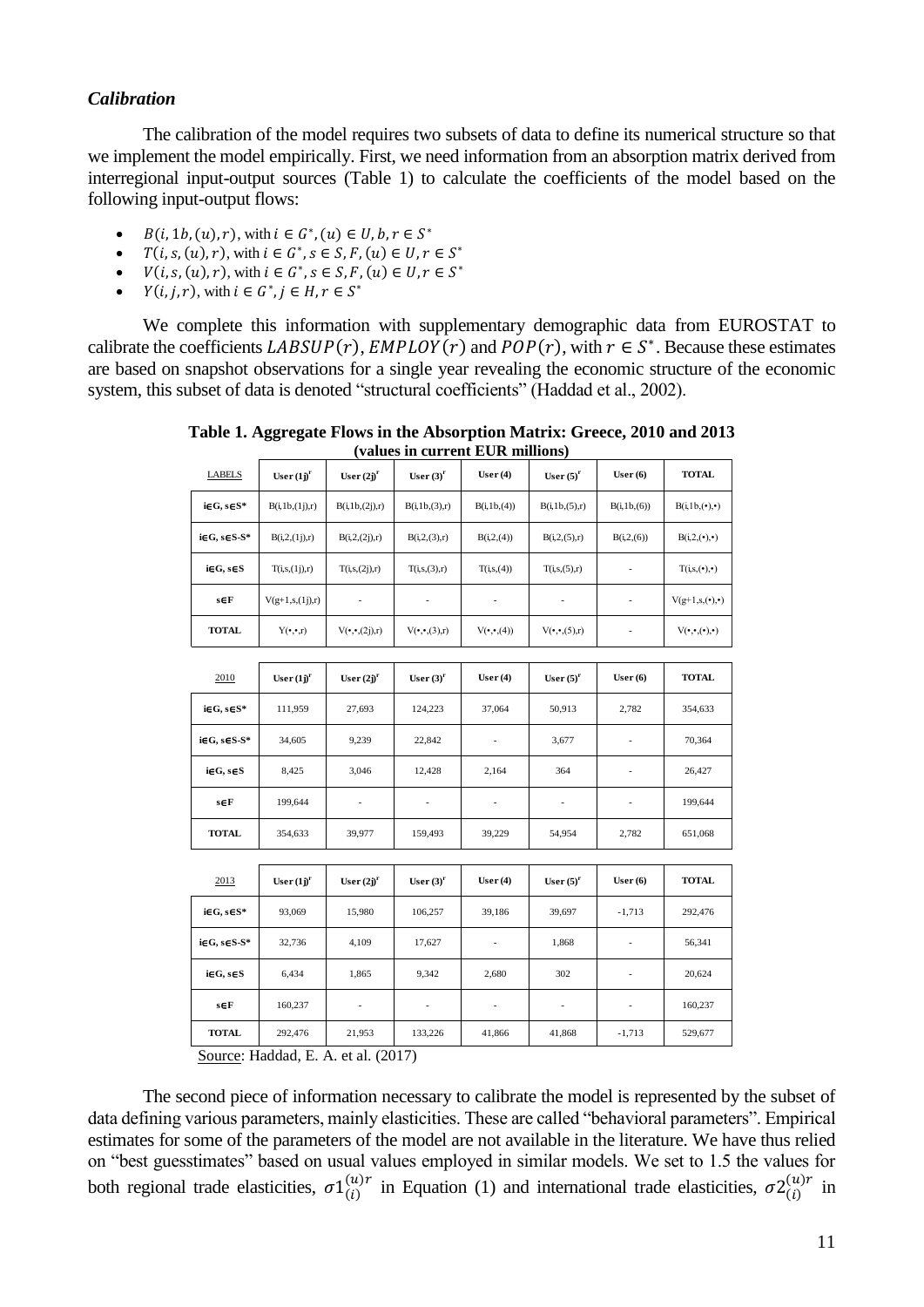Equation (2). Substitution elasticity between primary factors,  $\sigma 3^{(1j)r}_{(g+1)}$  in Equation (3) was set to 0.5. The current version of the model runs under constant returns to scale, so that we set to 1.0 the values of  $\mu_{(g+1,\bullet)}^{(1j)r}$ in Equation (4). The marginal budget shares in regional household consumption,  $\beta_{(i)}^r$  in Equation (6), were calibrated from the input-output data, assuming the average budget share to be equal to the marginal budget share, and the subsistence parameter  $\gamma_{(i)}^r$ , also in Equation (6), was associated with a Frisch parameter equal to -3.7. We have set to -2.0 the export demand elasticities,  $\eta_{(is)}^r$  in Equation (8). The ratio of gross to net rate of return,  $\psi_{(j)}^r$  in Equation (15), was set to 1.2. Finally, we set to 3.0 the parameter for sensitivity of capital growth to rates of return,  $\varepsilon_{(j)}^r$  in Equation (17).

#### **4. Discussion of Results**

Let us first define local and nationwide multipliers in the context of our model specification. We compute output (value added) multipliers based on an overall increase in government spending equivalent to 1 percent of GDP. We impose regional-specific changes in  $f^{(5)r}$ , the shift term for government expenditures in region *r*, that are proportional to GRP in each region, such that:

$$
\Delta GOV^r = (0.01)GRP^r \qquad r \in S^* \tag{25}
$$

where  $\Delta GOV^r$  is the ordinary change in government spending in region *r*, used to compute values for  $f^{(5)r}.$ 

We focus our analysis on the impacts of government spending on changes in output. The simulations provide outcomes for percentage changes in  $GRP<sup>r</sup>$  and  $GDP$ , so that we can compute the associated ordinary changes,  $\Delta GRP^r$  and  $\Delta GDP$ , as follows:

$$
\Delta GRP^r = GRP^r \, grp^r \text{ and } \Delta GDP = \sum_{r} \Delta GRP^r \qquad r \in S^* \tag{26}
$$

Since the typical simulation involves several different regional shocks, we can divide the total change in any endogenous variable between the various shocks. We can thus decompose the changes in output according to the contribution of each regional government demand shock. We add a subscript to ordinary changes in GRP in each region to include information on the different origins of the exogenous change in government spending that may affect that regional output. Equation (27) makes it explicit that there are spillovers from local government spending to other regions in the system.

$$
\Delta GRP_{\bullet}^r = \frac{\Delta GRP^r}{\Delta GOV^1} + \frac{\Delta GRP^r}{\Delta GOV^2} + \dots + \frac{\Delta GRP^r}{\Delta GOV^s} = \sum_{S} \Delta GRP_S^r \qquad r, s \in S^*
$$
\n(27)

We define the local multiplier,  $K_{(s)}^{(r)}$ , in the usual way, as the change in local output due to a change in government spending in the own region:

$$
K_{(s)}^{(r)} = \frac{\Delta G R P^r}{\Delta G O V^s} \qquad r, s \in S^*, \text{ for } r = s \tag{28}
$$

The definition of  $K_{(s)}^{(r)}$  only takes into account intra-regional effects of local spending. Nonetheless, there are potential effects on other regions' output, so that we can compute the nationwide multiplier related to government spending in the region:

$$
K_{(s)}^{(\bullet)} = \frac{\sum_{r} \Delta GRP_s^r}{\Delta GOV^s} \qquad r, s \in S^*
$$
\n
$$
(29)
$$

We can then compute the usual nationwide multiplier,  $K_{(\bullet)}^{(\bullet)}$ , as the aggregation of the intra and interregional effects of the sum of government spending in each region.

$$
K_{(\bullet)}^{(\bullet)} = \frac{\sum_{r} \sum_{s} \Delta G R P s}{\sum_{s} \Delta G O V^{s}} = \frac{\Delta G D P}{\Delta G O V^{*}} \qquad r, s \in S^{*}
$$
\n(30)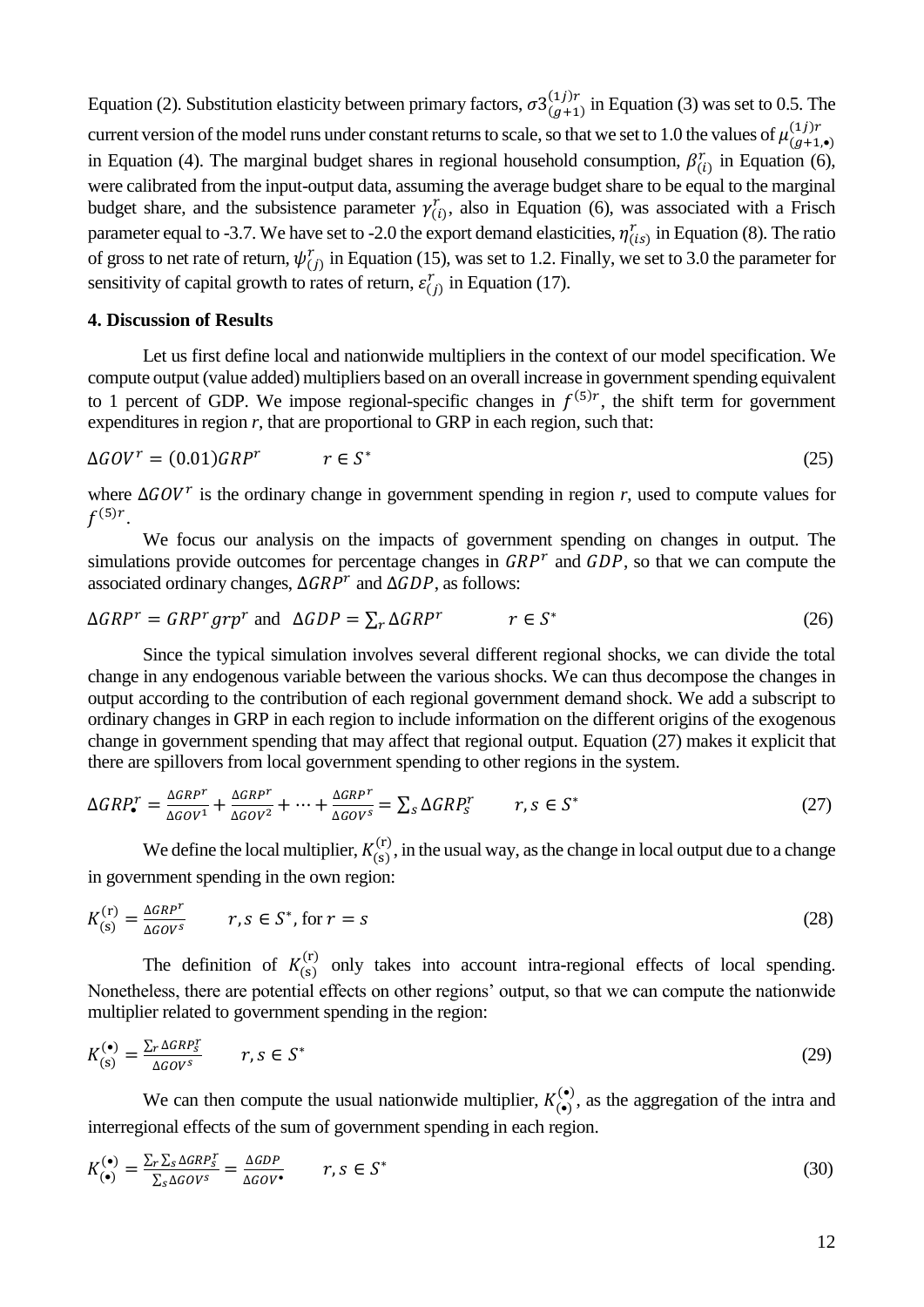For completeness, we also define the government spending interregional multiplier,  $K_{(s)}^{(t)}$ , as the impact of government local demand outside the region:

$$
K_{(s)}^{(t)} = \frac{\sum_{t} \Delta G R P_{s}^{t}}{\Delta G O V^{s}} \qquad t, s \in S^{*} \text{ for } t \neq s
$$
\n
$$
(31)
$$

Table 2 presents the results for the nationwide multiplier, based in information for two different benchmark years, 2010 and 2013. In addition to the multipliers computed under our general equilibrium specification, we have also computed, for the sake of comparison, value added multipliers using the inputoutput model with endogenous households calibrated with the same databases. The input-output framework provides our multiregional and multisectoral system with a demand-driven mechanical approach to calculate multipliers based on an intricate plot of different average propensities to consume and to import, with rigid relative prices and no supply constraints.

Moving beyond mechanically rule-of-thumb agents seems to influence the magnitude of the multipliers. The accounting-based input-output multipliers are one order of magnitude higher than their general equilibrium counterparts. Given the closure of the general equilibrium model, which defines the adjustment mechanisms of the economy to the exogenous shock, the imposition of supply constraints play an important role to explain such differences.

Considering the changes in mechanical propensities to consume and to import embedded in the complex systems of interregional relations in the two benchmarks, the results reveal that the national multiplier for Greece would have increased by 9.6% from 2010 to 2013. However, the general equilibrium multiplier is slightly lower in 2013 than in 2010.

| <b>Benchmark</b> | <i>Input-output</i> | General equilibrium |
|------------------|---------------------|---------------------|
| 2010             | 1.76                | 0.34                |
| 2013             | 1.93                | 0.32                |

### **Table 2. Government Spending Output Multipliers: Greece, 2010 and 2013**

Structural features of different states of an economy during the business cycle are often neglected in the debate on the impact multipliers of government spending, specially their influence on the supply responsiveness of the system. According to our model, in the short run closure, with fixed capital stocks, the supply elasticity can be approximated by the expression in Equation (32), reflecting its close connection with the elasticity of substitution between capital and labor, the shares of labor and capital in primary factor costs, and the share of primary factors in total costs. In other words, for given values of the substitution elasticity, supply is more elastic as either the labor/capital ratio is higher, or the share of materials in total cost is higher (Dixon et al., 1982).

$$
\sigma 3_{(g+1)}^{(1j)r} \left( \frac{V(g+1, \text{labor}^r, (1j), r)}{V(g+1, \bullet, (1j), r)} \right) / \left( \frac{V(g+1, \text{rcapital}^r, (1j), r)}{V(g+1, \bullet, (1j), r)} \right) \left( \frac{V(g+1, \bullet, (1j), r)}{V(\bullet, \bullet, (1j), r)} \right) \qquad j \in H; \ r \in S^* \tag{32}
$$

In Greece, changes in factor income were the main factors that help explaining the reduction in the supply side elasticity and, consequently, the output multiplier during the recession. The share of primary factors in total costs decreased from 0.566, in 2010, to 0.546, in 2013. In the same period, the ratio of labor payments to capital payments fell from 0.693 to 0.597. Such structural changes reflect the policy choices that led to recession. The rapid deterioration of wages and profit rates in the first years of the Greek crisis led to lower intensity in value added generation in the economy, with a heavier burden on workers.

Taking into account price effects is also important to distinguish between nominal and real effects. With lower sort-run supply elasticity, prices would have responded more sharply to the demand shocks in 2013, reducing the relative real output impact of government spending. While nominal GDP rose by 3.18% in the 2010 simulation, and to 3.42% in the 2013, GDP deflator would have increased, respectively, 2.84% and 3.10%, leading to a smaller real output multiplier in the more recent year.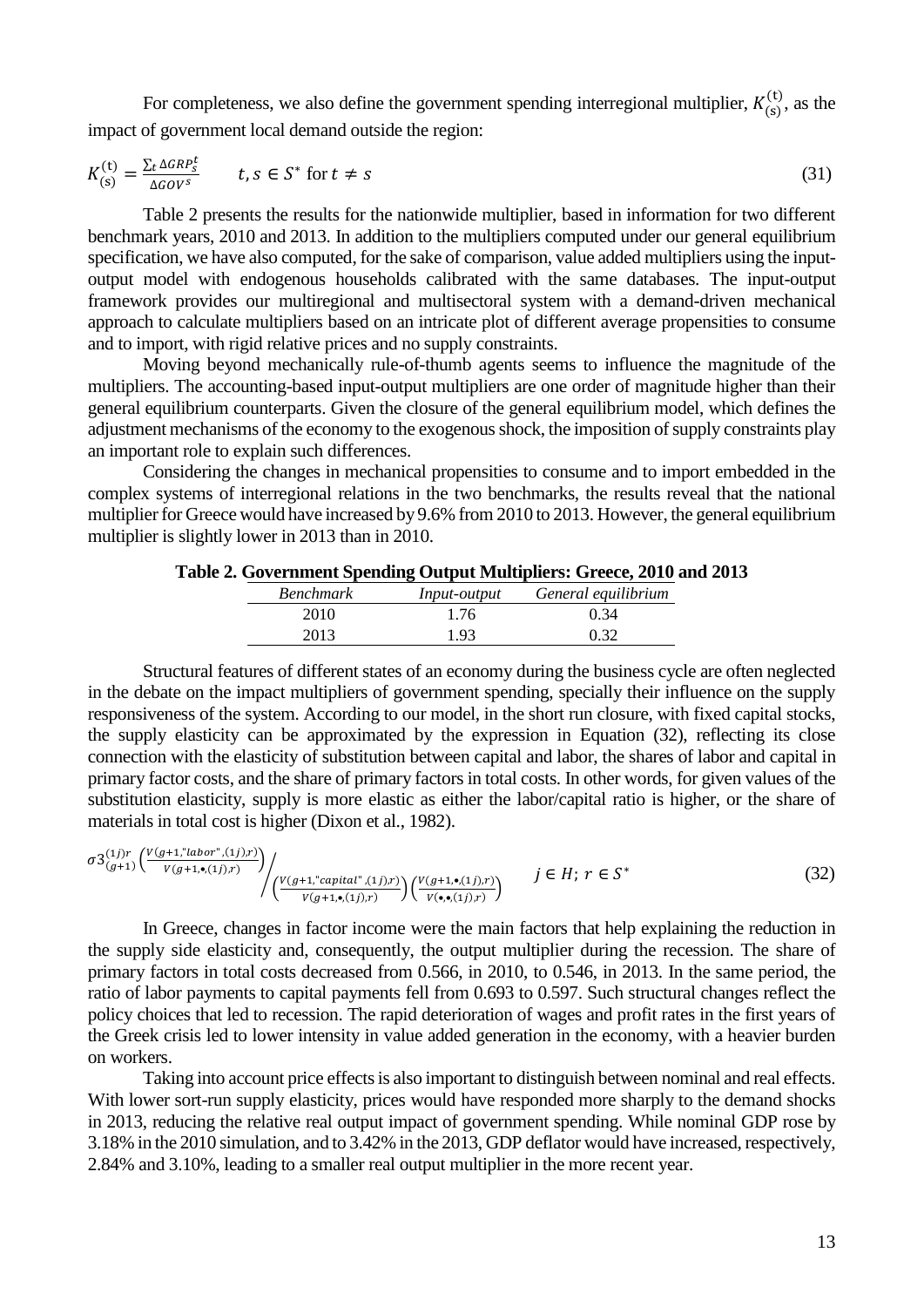We recall that we kept the same behavioral parameters of the model in the two simulations. However, one important component of Equation (32) is the substitution elasticity,  $\sigma 3_{(g+1)}^{(1) \rceil r}$ , set to 0.5 in both benchmark years. Another caveat relates to the treatment of idle resources in the model. If, on one side, we do take into account the level of unemployment in the workforce, on the other side we do not consider differences in the utilization of the capacity of existing capital stocks. It is clear from Figure 2 that the drop in capacity utilization from 2010 to 2013 may suggest a relatively less costly adjustment to capital use in the latter year. Having nothing to say in order to explicitly address this issue in our modeling framework, we can play with the model's parameters to mimic a more flexible supply-side adjustment with the existing levels of capital stocks and different levels of capacity utilization in the economy. To circumvent this methodological limitation, we carry out sensitivity analysis exercises with the value of the elasticity of substitution parameter. Higher values for  $\sigma 3^{(1j)r}_{(g+1)}$ , in given structural settings, would potentially lead to higher labor absorption in the short run, i.e. with fixed capital stocks, pushing the supply overall responsiveness of the economic system.

Table 3 presents the results for different values of the primary factor elasticity of substitution. In addition to the benchmark value (0.5), we also run the two models using alternative higher values (1.0 and 2.0), mimicking progressive lower rates of capacity utilization in the "two Greek economies". It is noteworthy that higher parameter values relates to higher multipliers in each structural setting. Due to the lack of empirical evidence, we can only make conjectures about the likely differences of the values of the parameter in the two points in time. In light of Figure 2, it would be reasonable to assume that its value in 2013 would be higher than that in 2010, given the fairly lower rate of capacity utilization in 2013. Accepting that means that, given the simulated outcomes in Table 2, there would be a threshold difference in the magnitude of both years' parameters that would reverse the conclusion on the magnitude of the multiplier in the different states of the Greek economy. In other words, we cannot conclude, under this level of numerical uncertainty in our modeling framework, whether the multiplier is smaller in the recession.



**Figure 2. Industrial Capacity Utilization Rate in Greece: 2009-2017**

**Table 3. General Equilibrium Government Spending Output Multipliers under Different Hypotheses on "Capacity Utilization": Greece, 2010 and 2013**

|                  |      | Parameter value |      |
|------------------|------|-----------------|------|
| <b>Benchmark</b> | 0.5  | .0.             | 2.0  |
| 2010             | 0.34 | 0.42            | 0.48 |
| 2013             | -20  | በ 39            | 0.44 |
|                  |      |                 |      |

Table 4 reveals the regional dimensions of the nationwide multiplier in the context of integrated multiregional systems. As shown in Equations (28)-(31), the multiregional approach can provide the reconciliation between local and nationwide multipliers by taking into account both intra and interregional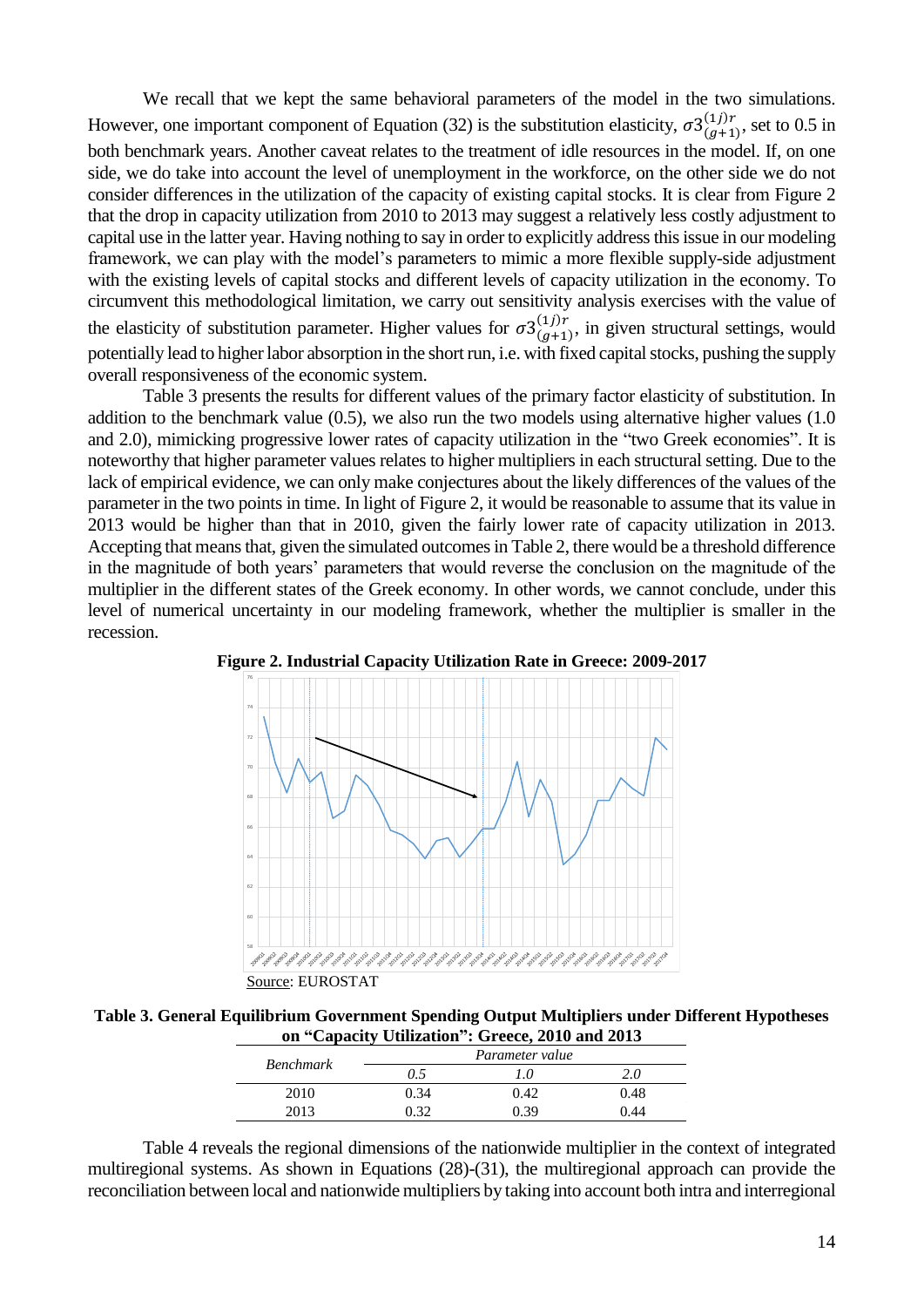effects of government spending. In our neoclassical general equilibrium model, both local income effects and interregional substitution effects can influence the adjustment of the system to government spending demand shocks in the local economies. From the supply side, regional structural characteristics from Equation (32) play different roles. We calculated, for each of the 13 Greek NUTS-2 regions, the labor to capital ratio and the aggregate share of primary factors in total costs. On one hand, we found, for both years, strong positive correlation between the latter and the nationwide, source-specific shock, multipliers,  $K_{(s)}^{(\bullet)}$  (58.4% in 2010, and 62.9% in 2013), with no meaningful correlation with the local multipliers,  $K_{(s)}^{(r)}$ . On the other hand, the correlation between the regional ratio of labor payments to capital payments and the local multipliers was meaningful in both years and more relevant in 2013 (25.7% in 2010, and 46.2% in 2013). This first set of results suggest that, in our context, national output is more influenced by the overall value added content in regional production systems, while local effects depend more heavily on the ability of regional suppliers to respond promptly to the local demand shocks.

|                                     |                          | 2010            |                           |               | 2013            |                            |
|-------------------------------------|--------------------------|-----------------|---------------------------|---------------|-----------------|----------------------------|
| Origin of Government Spending       | Intraregional            | Interregional   | Total                     | Intraregional | Interregional   | Total                      |
|                                     | $\kappa^{\rm (e)}_{(i)}$ | $k_{(s)}^{(0)}$ | $\kappa_{\rm{loc}}^{(1)}$ | к©            | $k_{(s)}^{(l)}$ | $\epsilon_{\rm{pc}}^{(1)}$ |
| R1 Attica                           | 0,51                     | $-0.16$         | 0,35                      | 0,52          | $-0.19$         | 0,33                       |
| R <sub>2</sub> North Aegean         | 0,83                     | $-0.50$         | 0,33                      | 0,85          | $-0.54$         | 0,32                       |
| South Aegean<br>R3.                 | 0.64                     | $-0.26$         | 0,38                      | 0,63          | $-0.19$         | 0,43                       |
| R4 Crete                            | 0,65                     | $-0.29$         | 0,36                      | 0,67          | $-0,27$         | 0,40                       |
| Eastern Macedonia and Thrace<br>R5. | 0,78                     | $-0.43$         | 0,35                      | 0,82          | $-0.50$         | 0,32                       |
| R6 Central Macedonia                | 0.68                     | $-0.35$         | 0,33                      | 0.73          | $-0.43$         | 0,30                       |
| Western Macedonia<br>R7             | 0.69                     | $-0.37$         | 0,31                      | 0,73          | $-0.46$         | 0,26                       |
| R8 Epirus                           | 0.78                     | $-0.48$         | 0,30                      | 0.82          | $-0.56$         | 0,26                       |
| Thessalv<br>R9.                     | 0.76                     | $-0.45$         | 0,30                      | 0.80          | $-0.51$         | 0,29                       |
| R <sub>10</sub> Ionian Islands      | 0,65                     | $-0.29$         | 0,36                      | 0,66          | $-0.28$         | 0,38                       |
| R <sub>11</sub> Western Greece      | 0.74                     | $-0.42$         | 0,32                      | 0.80          | $-0,50$         | 0,30                       |
| R <sub>12</sub> Central Greece      | 0,62                     | $-0,30$         | 0,32                      | 0,68          | $-0.37$         | 0,31                       |
| R13 Peloponnese                     | 0,70                     | $-0,40$         | 0,30                      | 0,73          | $-0.45$         | 0,27                       |
| <b>GREECE</b>                       |                          |                 | 0,34                      |               |                 | 0,32                       |

**Table 4. Local Government Spending Output Multipliers: Greece, 2010 and 2013**

Government spending is heavily concentrated in the purchase of local goods.<sup>8</sup> One of its consequences is to put pressure on prices of local goods to increase relative to prices of goods produced elsewhere, generating a domestic terms of trade effect that switches expenditures away from local goods. In the case of the potential impacts of government spending in a specific region, we expect to see a reduction in regional exports in interregional trade and an increase in imports from other parts of the country.<sup>9</sup> Another consequence is the rise of local agents' income that increase their expenditure not only on locally produced but also on external goods, irrespective of changes in relative prices (Chodorow-Reich, 2017).

Finally, given the supply-constrained short run environment in this cost-competitiveness approach, the rise of local prices also affects the international trade balance, hampering international exports and increasing import penetration. This movement is important to switch the allocation of resources towards components of domestic demand.

### **5. Concluding Remarks**

<u>.</u>

In this paper we developed a multiregional general equilibrium model for Greece to simulate the short run impacts of temporary deficit-financed rises in government spending. It has long been recognized that the fiscal multiplier is a function of structural features of the economy and policy reaction parameters. Moreover, the debate on the magnitude of the multiplier along the business cycle has also been the subject of disputed debates. On these grounds, we looked at the Greek case by calibrating the model using data for distinct states of the Greek economy during the development of the recent crisis. Whether this matters for local and nationwide multipliers depends on qualitative differences of the numerical structures of the model. Our results imply that structural coefficients have a strong effect on government spending impact

<sup>8</sup> Tables in the Annex provide model-based empirical evidence for the arguments in the forthcoming discussion.

 $9$  The strength of the substitution effect depends on the structure of interregional trade and on the size of the regional trade elasticity  $[\sigma_1]_{(i)}^{(u)r}$  in Equation (1)]. Table 8A in the Annex shows the sensitivity analysis of results presented in Table 3 on setting the parameter value twice as high. In such case, the size of the local multipliers is reduced at the expense of the interregional multipliers.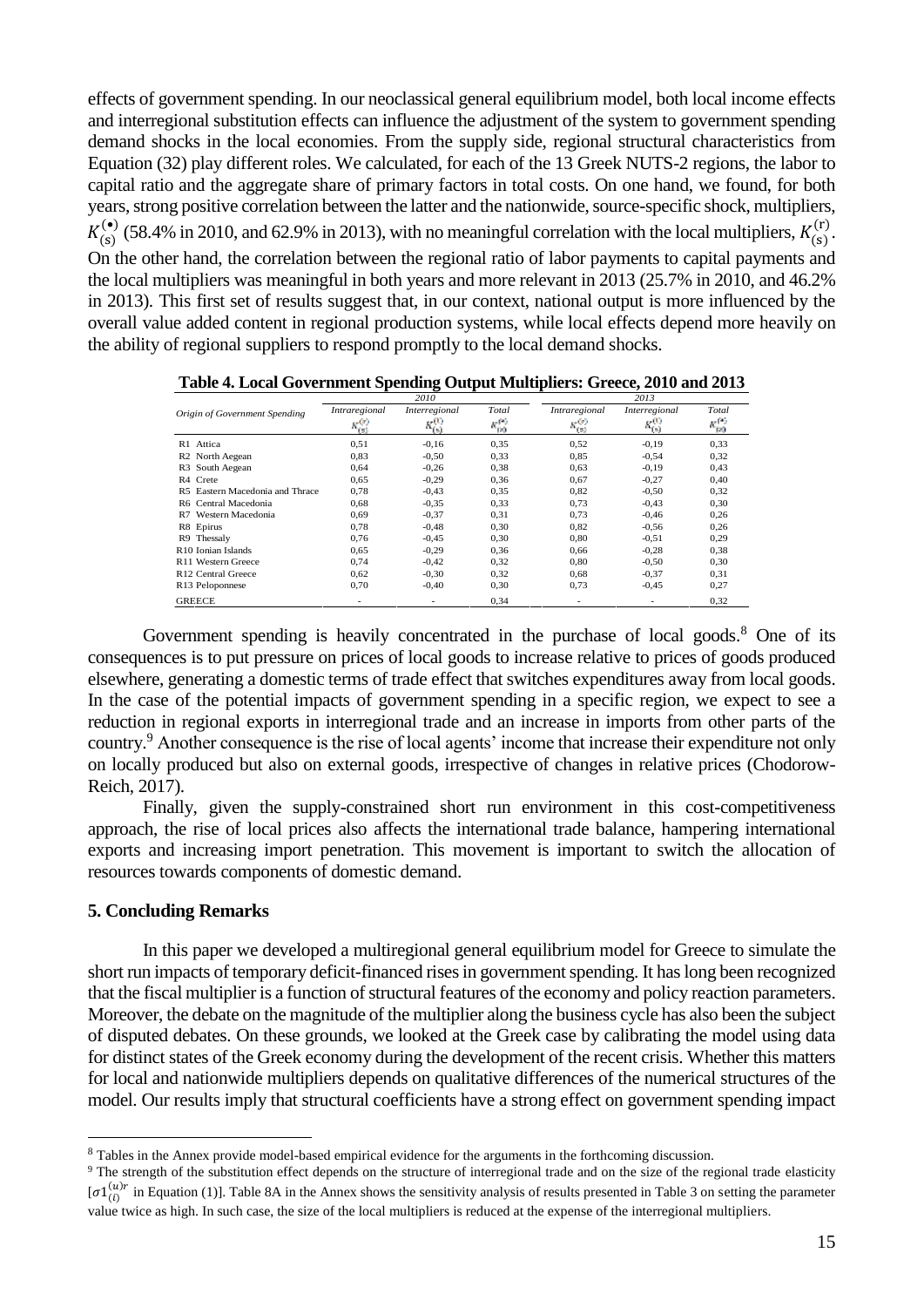multipliers. In the case of Greece, lack of information on the changing magnitudes of behavioral parameters over time adds another layer of uncertainty to this debate.

### **References**

- Arin, K.P., Koray, F., Spagnolo, N. (2015). Fiscal multipliers in good times and bad times. *Journal of Macroeconomics*, 44, 303-311.
- Acconcia, A., Corsetti, G., Simonelli, S. (2014). Mafia and public spending: Evidence on the fiscal multiplier from a quasi-experiment. *American Economic Review*, 104(7), 2185-2209.
- Almeida, E.S., Haddad, E.A., Hewings, G.J. (2010). Transport–regional equity issue revisited. *Regional Studies*, 44(10), 1387-1400.
- Barro, R.J., Redlick, C.J. (2011). Macroeconomic effects from government purchases and taxes. *The Quarterly Journal of Economics*, 126(1), 51-102.
- Charles, S. (2016). An additional explanation for the variable Keynesian multiplier: The role of the propensity to import, *Journal of Post Keynesian Economics*, vol. 39, no. 2, 187–205.
- Chinn, M. (2013). Fiscal multipliers. *The New Palgrave Dictionary of Economics*. 1-12.
- Chodorow-Reich, G. (2017). *Geographic Cross-Sectional Fiscal Spending Multipliers*: What Have We Learned? National Bureau of Economic Research, Working Paper 23577.
- Dixon, P.B., Parmenter, B.R., Sutton, J. and Vincent, D.P. (1982). *ORANI: A Multisectoral Model of the Australian Economy*. Amsterdam, North-Holland.
- Fishback, P., Kachanovskaya, V. (2015). The multiplier for federal spending in the States during the Great Depression. *The Journal of Economic History*, 75(1), 125-162.
- Giesecke, J.A. and Madden,J.R. (2013). Regional Computable General Equilibrium Modeling. In P.B. Dixon and D.W. Jorgenson (eds.) *Handbook of Computable General Equilibrium Modeling: Volume 1A*. Amsterdam Netherlands: North-Holland, 1st ed., pp. 379-475.
- Haddad, E.A., Cotarelli, N.Q., Simonato, T.C., Vale, V.A., Visentin, J.C. (2017). *Estimation of NUTS2 Interregional Input-Output Systems for Greece, 2010 and 2013*. The University of São Paulo Regional and Urban Economics Lab (NEREUS), *mimeo*.
- Haddad, E.A., Hewings, G.J.D. (2005). Market Imperfections in a Spatial Economy: some experimental results. *Quarterly Review of Economics and Finance*, 45, 476–496.
- Haddad, E.A., Hewings, G.J.D. and Peter, M. (2002). Input-Output Systems in Regional and Interregional CGE Modeling. In G.J.D. Hewings, M. Sonis and D. Boyce (eds.) *Trade, Network and Hierarchies: Modeling Regional and Interregional Economies*, Advances in Spatial Science, Springer-Verlag.
- Hory, M.P. (2016). Fiscal multipliers in Emerging Market Economies: can we learn something from Advanced Economies? *International Economics*, 146, 59-84.
- Ilzetzki, E., Mendoza, E.G., Végh, C.A. (2013). How big (small?) are fiscal multipliers?. *Journal of Monetary Economics*, 60(2), 239-254.
- McKitrick, R.R. (1998). The econometric critique of computable general equilibrium modeling: the role of functional forms. *Economic Modelling*, 15(4), 543-573.
- Moretti, E. (2010). Local Multipliers. *American Economic Review*. 100(2), 373-77.
- Nakamura, E., Steinsson, J. (2014). Fiscal stimulus in a monetary union: Evidence from US regions. *American Economic Review*, 104(3), 753-92.
- Parker, J.A. (2011). On measuring the effects of fiscal policy in recessions. *Journal of Economic Literature*, 49(3), 703-18.
- Peter, M. W., M. Horridge, G.A. Meagher, F. Naqvi, and B.R. Parmenter (1996). The Theoretical Structure Of MONASH-MRF, *Preliminary WP no. OP-85*, IMPACT Project, Monash University.
- Psycharis, Y., Kallioras, D. and Pantazis, P. (2014). Economic crisis and regional resilience: detecting the 'geographical footprint' of economic crisis in Greece, *Regional Science Policy & Practice*, 6(2).
- Ramey, V.A. (2011). Can government purchases stimulate the economy?. *Journal of Economic Literature*, 49(3), 673-85.
- Romer, C.D., Romer, D.H. (2010). The macroeconomic effects of tax changes: estimates based on a new measure of fiscal shocks. *American Economic Review*, 100(3), 763-801.
- Sims, C. (1980). Macroeconomics and reality. *Econometrica*, 48(1), 1-48.
- Taylor, J. B. (2011). An empirical analysis of the revival of fiscal activism in the 2000s. *Journal of Economic Literature*, 49(3), 686-702.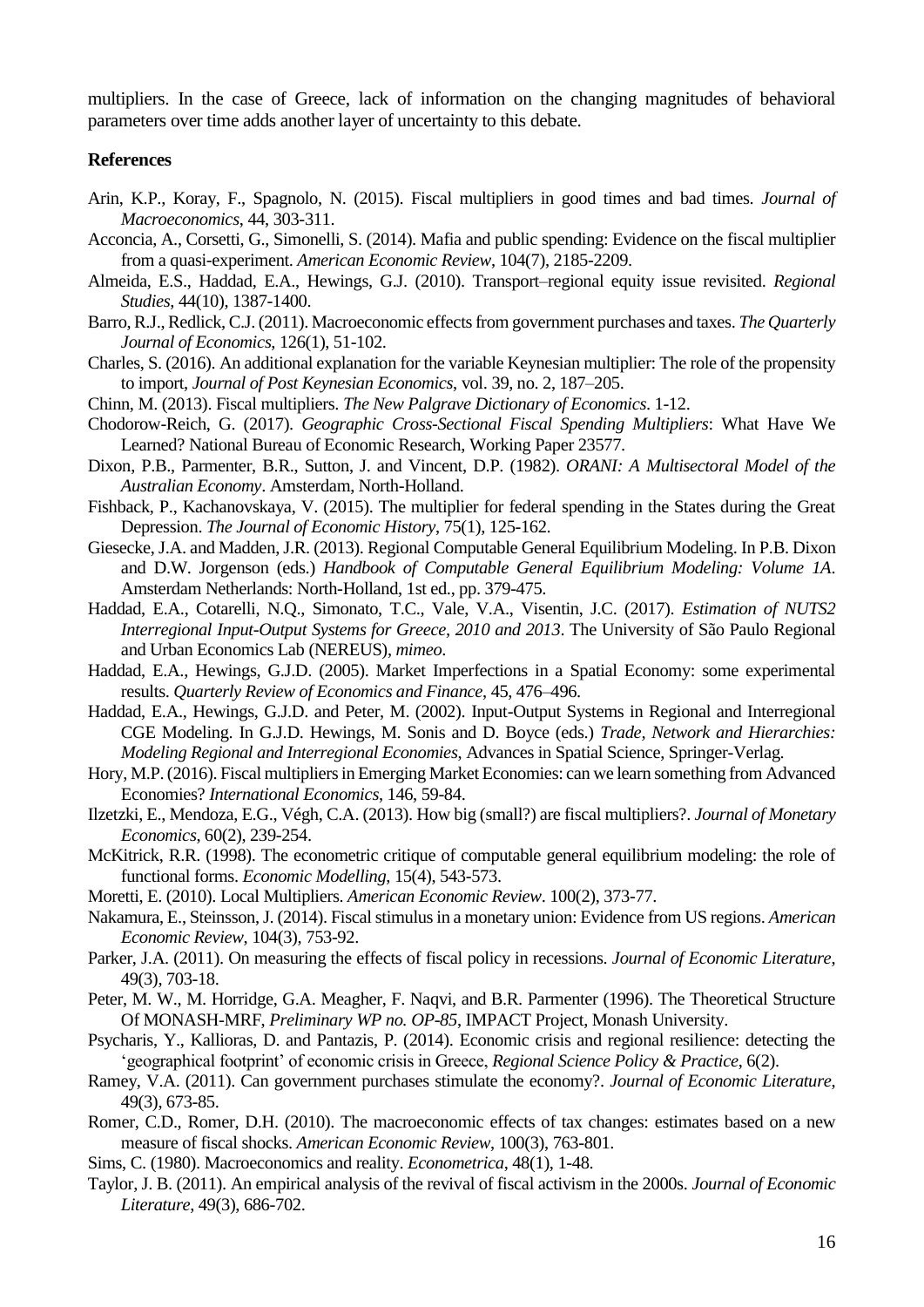## **ANNEX**

## **Table 1A. Regional Composition of Local Government Spending: Greece, 2010 and 2013**

2010

|                                 |       |                |                |       |       | Origin of Government Spending |       |       |       |            |       |       |       |
|---------------------------------|-------|----------------|----------------|-------|-------|-------------------------------|-------|-------|-------|------------|-------|-------|-------|
| Source of Goods                 | R1    | R <sub>2</sub> | R <sub>3</sub> | R4    | R5    | R6                            | $R$ 7 | R8    | R9    | <i>R10</i> | R11   | R12   | R13   |
| R1 Attica                       | 0.846 | 0.057          | 0.027          | 0.040 | 0.069 | 0.080                         | 0.105 | 0.090 | 0.094 | 0.044      | 0.106 | 0.134 | 0.145 |
| R <sub>2</sub> North Aegean     | 0,002 | 0,819          | 0.001          | 0.001 | 0,003 | 0.003                         | 0.003 | 0.002 | 0,002 | 0.001      | 0,001 | 0.002 | 0,002 |
| R <sub>3</sub> South Aegean     | 0.004 | 0.006          | 0.885          | 0.003 | 0.006 | 0.004                         | 0.006 | 0.004 | 0.003 | 0.002      | 0.003 | 0.003 | 0,003 |
| R <sub>4</sub> Crete            | 0,009 | 0,008          | 0.003          | 0,866 | 0,008 | 0,005                         | 0,009 | 0,007 | 0,006 | 0,003      | 0,005 | 0,006 | 0,006 |
| R5 Eastern Macedonia and Thrace | 0.005 | 0.006          | 0.002          | 0.002 | 0.790 | 0.010                         | 0.011 | 0.007 | 0.006 | 0.004      | 0.004 | 0.006 | 0,004 |
| R6 Central Macedonia            | 0.019 | 0.017          | 0.005          | 0.005 | 0.027 | 0.780                         | 0.080 | 0.033 | 0.039 | 0.013      | 0.013 | 0.027 | 0,012 |
| Western Macedonia<br>R7         | 0.002 | 0.002          | 0.000          | 0.001 | 0.002 | 0.006                         | 0.656 | 0.006 | 0.004 | 0.002      | 0.002 | 0.003 | 0,001 |
| R8 Epirus                       | 0.003 | 0.002          | 0.001          | 0.001 | 0.003 | 0.005                         | 0.012 | 0.748 | 0.004 | 0.004      | 0.003 | 0.004 | 0,003 |
| Thessalv<br>R9                  | 0.009 | 0.005          | 0.001          | 0.002 | 0.007 | 0.016                         | 0.021 | 0.011 | 0.750 | 0.004      | 0.005 | 0.017 | 0.005 |
| R <sub>10</sub> Ionian Islands  | 0.002 | 0.003          | 0.000          | 0.001 | 0.003 | 0.003                         | 0.007 | 0.007 | 0.003 | 0.846      | 0.002 | 0.002 | 0,002 |
| R <sub>11</sub> Western Greece  | 0.010 | 0.003          | 0.001          | 0.002 | 0.004 | 0.005                         | 0.008 | 0.008 | 0.005 | 0.003      | 0.779 | 0.006 | 0.008 |
| R <sub>12</sub> Central Greece  | 0.009 | 0.004          | 0.002          | 0.004 | 0.008 | 0.012                         | 0.012 | 0.007 | 0.016 | 0.004      | 0.004 | 0.718 | 0,004 |
| R13 Peloponnese                 | 0.010 | 0.003          | 0.001          | 0.003 | 0,005 | 0.004                         | 0.007 | 0.005 | 0.004 | 0.002      | 0.005 | 0.005 | 0.741 |
| Foreign                         | 0,069 | 0,065          | 0,070          | 0,070 | 0,065 | 0,066                         | 0,064 | 0,065 | 0,064 | 0,069      | 0,067 | 0,066 | 0,064 |
| <b>TOTAL</b>                    | 1.000 | 1.000          | 1.000          | 1.000 | 1.000 | 1.000                         | 1.000 | 1.000 | 1.000 | 1.000      | 1.000 | 1.000 | 1.000 |

| Source of Goods                     |       |                |                |       |       |       | Origin of Government Spending |       |       |            |       |       |       |
|-------------------------------------|-------|----------------|----------------|-------|-------|-------|-------------------------------|-------|-------|------------|-------|-------|-------|
|                                     | R1    | R <sub>2</sub> | R <sub>3</sub> | R4    | R5    | R6    | R7                            | R8    | R9    | <i>R10</i> | R11   | R12   | R13   |
| R1<br>Attica                        | 0.866 | 0,057          | 0,024          | 0,037 | 0,071 | 0,077 | 0.106                         | 0.089 | 0,093 | 0,041      | 0,102 | 0,135 | 0,138 |
| R <sub>2</sub> North Aegean         | 0.002 | 0.832          | 0.001          | 0,001 | 0.003 | 0.003 | 0.003                         | 0.002 | 0.002 | 0.001      | 0.001 | 0.002 | 0,002 |
| South Aegean<br>R <sub>3</sub>      | 0.005 | 0.008          | 0.915          | 0.003 | 0.007 | 0.004 | 0.006                         | 0.004 | 0.004 | 0.002      | 0.003 | 0.004 | 0,003 |
| R <sub>4</sub> Crete                | 0.010 | 0.010          | 0.003          | 0.896 | 0.010 | 0.006 | 0.010                         | 0,008 | 0.006 | 0.003      | 0.006 | 0.007 | 0,006 |
| Eastern Macedonia and Thrace<br>R5. | 0.005 | 0.007          | 0.002          | 0.002 | 0.801 | 0.010 | 0.011                         | 0.007 | 0.006 | 0.004      | 0.004 | 0.006 | 0,004 |
| R6 Central Macedonia                | 0.019 | 0.018          | 0.004          | 0.005 | 0.029 | 0.802 | 0.083                         | 0.034 | 0.040 | 0.012      | 0.012 | 0.027 | 0.012 |
| Western Macedonia<br>R7             | 0,002 | 0,002          | 0,000          | 0,001 | 0,003 | 0,007 | 0,665                         | 0,006 | 0,004 | 0,002      | 0,002 | 0,003 | 0,002 |
| R8 Epirus                           | 0,003 | 0.002          | 0.001          | 0.001 | 0,003 | 0.005 | 0,013                         | 0.764 | 0,004 | 0,004      | 0,003 | 0,004 | 0,003 |
| Thessalv<br>R9                      | 0,009 | 0.005          | 0.001          | 0.002 | 0.007 | 0.017 | 0.022                         | 0.011 | 0.768 | 0.004      | 0.005 | 0.018 | 0,005 |
| R <sub>10</sub> Ionian Islands      | 0.003 | 0.003          | 0.001          | 0.001 | 0.004 | 0.003 | 0.008                         | 0.009 | 0.003 | 0.874      | 0.002 | 0,003 | 0,002 |
| R <sub>11</sub> Western Greece      | 0.010 | 0.004          | 0.001          | 0.002 | 0.005 | 0.005 | 0.009                         | 0.009 | 0.005 | 0.004      | 0.805 | 0.007 | 0,008 |
| R <sub>12</sub> Central Greece      | 0.010 | 0.003          | 0.001          | 0.004 | 0.008 | 0.012 | 0.011                         | 0.006 | 0.016 | 0.003      | 0.004 | 0.736 | 0.004 |
| R13 Peloponnese                     | 0.011 | 0.004          | 0,001          | 0.003 | 0,006 | 0.005 | 0,007                         | 0,006 | 0,005 | 0,002      | 0,005 | 0.005 | 0,769 |
| Foreign                             | 0.046 | 0.044          | 0.045          | 0.045 | 0,044 | 0.045 | 0.044                         | 0.044 | 0,044 | 0.045      | 0.045 | 0,044 | 0,044 |
| TOTAL                               | 1.000 | 1.000          | 1.000          | 1.000 | 1.000 | 1.000 | 1.000                         | 1.000 | 1.000 | 1.000      | 1.000 | 1.000 | 1.000 |

## **Table 2A. Impact on Exports Volume in Interregional Trade, by Origin of Exports: Greece, 2010 and 2013 (in percentage change)** 2010

|                                    |          |                |                |          |          | Origin of Government Spending |          |          |          |            |          |          |          | Total |
|------------------------------------|----------|----------------|----------------|----------|----------|-------------------------------|----------|----------|----------|------------|----------|----------|----------|-------|
| Origin of Exports                  | R1       | R <sub>2</sub> | R <sub>3</sub> | R4       | R5       | R6                            | R7       | R8       | R9       | <i>R10</i> | R11      | R12      | R13      |       |
| R1<br>Attica                       | $-0.543$ | 0.021          | 0.011          | 0.020    | 0.062    | 0.208                         | 0.044    | 0.045    | 0.101    | 0.010      | 0.088    | 0.072    | 0.094    | 0,233 |
| North Aegean<br>R2                 | 0.425    | $-0.767$       | 0.013          | 0.018    | 0.069    | 0.210                         | 0.039    | 0.033    | 0.066    | 0.009      | 0.045    | 0.040    | 0.041    | 0.240 |
| South Aegean<br>R3                 | 0.274    | 0.013          | $-0.353$       | 0.012    | 0.034    | 0.105                         | 0.021    | 0.018    | 0.036    | 0.004      | 0.029    | 0.022    | 0.028    | 0,243 |
| R <sub>4</sub> Crete               | 0.429    | 0.015          | 0.011          | $-0.535$ | 0.039    | 0.122                         | 0.026    | 0.025    | 0.049    | 0.006      | 0.045    | 0.034    | 0.044    | 0,311 |
| Eastern Macedonia and Thrace<br>R5 | 0.241    | 0.018          | 0.009          | 0.007    | $-0.496$ | 0.165                         | 0.029    | 0.022    | 0.042    | 0.006      | 0.022    | 0.025    | 0.019    | 0.109 |
| R6 Central Macedonia               | 0.265    | 0.016          | 0.006          | 0.006    | 0.055    | $-0.443$                      | 0.065    | 0.038    | 0.094    | 0.007      | 0.027    | 0.037    | 0.022    | 0.194 |
| Western Macedonia<br>R7            | 0.104    | 0.005          | 0.001          | 0.001    | 0.017    | 0.103                         | $-0.146$ | 0.020    | 0.030    | 0.003      | 0.013    | 0.012    | 0.009    | 0.172 |
| R8 Epirus                          | 0.245    | 0.009          | 0.004          | 0.006    | 0.028    | 0.145                         | 0.045    | $-0.393$ | 0.049    | 0.008      | 0.034    | 0.027    | 0.025    | 0.233 |
| Thessaly<br>R9                     | 0.199    | 0.006          | 0.002          | 0.002    | 0.020    | 0.152                         | 0.030    | 0.019    | $-0.389$ | 0.003      | 0.013    | 0.035    | 0.012    | 0.105 |
| R <sub>10</sub> Ionian Islands     | 0.260    | 0.009          | 0.004          | 0.008    | 0.028    | 0.126                         | 0.032    | 0.039    | 0.045    | $-0.383$   | 0.034    | 0.026    | 0.028    | 0.255 |
| R <sub>11</sub> Western Greece     | 0.381    | 0.008          | 0.004          | 0.007    | 0.022    | 0.083                         | 0.021    | 0.024    | 0.032    | 0.005      | $-0.479$ | 0.026    | 0.039    | 0.173 |
| R12 Central Greece                 | 0.135    | 0.001          | 0.000          | $-0.002$ | 0.003    | 0.035                         | 0.008    | 0.006    | 0.029    | 0.001      | 0.005    | $-0.204$ | 0.004    | 0.022 |
| R13 Peloponnese                    | 0.293    | 0.010          | 0.007          | 0.013    | 0.026    | 0.049                         | 0,017    | 0.021    | 0.035    | 0.006      | 0.043    | 0.025    | $-0,342$ | 0,202 |

2013

|                                     |          |                |                |          |                |          |          | Origin of Government Spending |          |                 |          |          |          | Total |
|-------------------------------------|----------|----------------|----------------|----------|----------------|----------|----------|-------------------------------|----------|-----------------|----------|----------|----------|-------|
| Origin of Exports                   | R1       | R <sub>2</sub> | R <sub>3</sub> | R4       | R <sub>5</sub> | R6       | R7       | R8                            | R9       | R <sub>10</sub> | R11      | R12      | R13      |       |
| R1<br>Attica                        | $-0.618$ | 0.023          | 0.008          | 0,018    | 0.072          | 0.251    | 0.056    | 0.052                         | 0.120    | 0.009           | 0.097    | 0.086    | 0.109    | 0,283 |
| R <sub>2</sub> North Aegean         | 0,500    | $-0.876$       | 0.012          | 0.018    | 0.080          | 0.252    | 0.051    | 0.039                         | 0.081    | 0.009           | 0.052    | 0.050    | 0.050    | 0,318 |
| South Aegean<br>R <sub>3</sub>      | 0,252    | 0.011          | $-0.261$       | 0.009    | 0.030          | 0.095    | 0.021    | 0.016                         | 0.033    | 0.003           | 0.025    | 0.021    | 0,026    | 0,282 |
| R <sub>4</sub> Crete                | 0.417    | 0.014          | 0.007          | $-0.511$ | 0.038          | 0.120    | 0.028    | 0.024                         | 0.049    | 0.005           | 0.041    | 0.034    | 0.043    | 0,310 |
| Eastern Macedonia and Thrace<br>R5. | 0.312    | 0.020          | 0.007          | 0,009    | $-0,539$       | 0,209    | 0.039    | 0.027                         | 0.057    | 0.006           | 0,029    | 0,033    | 0,027    | 0,236 |
| R6 Central Macedonia                | 0.319    | 0.017          | 0.005          | 0.006    | 0.065          | $-0.494$ | 0.083    | 0.043                         | 0.113    | 0.006           | 0.031    | 0.045    | 0.027    | 0,267 |
| Western Macedonia<br>R7             | 0.142    | 0.006          | 0.001          | 0.002    | 0.022          | 0.129    | $-0.162$ | 0.023                         | 0.039    | 0.003           | 0.017    | 0.018    | 0.014    | 0,256 |
| R8 Epirus                           | 0.273    | 0.010          | 0.003          | 0,005    | 0.032          | 0.164    | 0.054    | $-0.433$                      | 0.057    | 0.007           | 0.036    | 0.031    | 0.029    | 0,267 |
| R9.<br>Thessalv                     | 0.264    | 0.008          | 0.003          | 0.004    | 0.028          | 0.197    | 0.042    | 0.024                         | $-0.452$ | 0.004           | 0.020    | 0.046    | 0.019    | 0.206 |
| R <sub>10</sub> Ionian Islands      | 0.268    | 0.009          | 0.002          | 0.006    | 0.028          | 0.130    | 0.035    | 0.039                         | 0.047    | $-0.348$        | 0.034    | 0.027    | 0.029    | 0,307 |
| R <sub>11</sub> Western Greece      | 0.459    | 0.010          | 0.004          | 0.008    | 0.029          | 0.110    | 0.029    | 0.030                         | 0.044    | 0.005           | $-0.568$ | 0.034    | 0.049    | 0.243 |
| R <sub>12</sub> Central Greece      | 0,230    | 0.003          | 0,001          | 0,001    | 0,012          | 0,070    | 0,016    | 0.012                         | 0.047    | 0,002           | 0,013    | $-0.259$ | 0,014    | 0,161 |
| R13 Peloponnese                     | 0,332    | 0.006          | 0,003          | 0,006    | 0,017          | 0,051    | 0.014    | 0.015                         | 0.024    | 0,003           | 0,031    | 0,020    | $-0,337$ | 0,185 |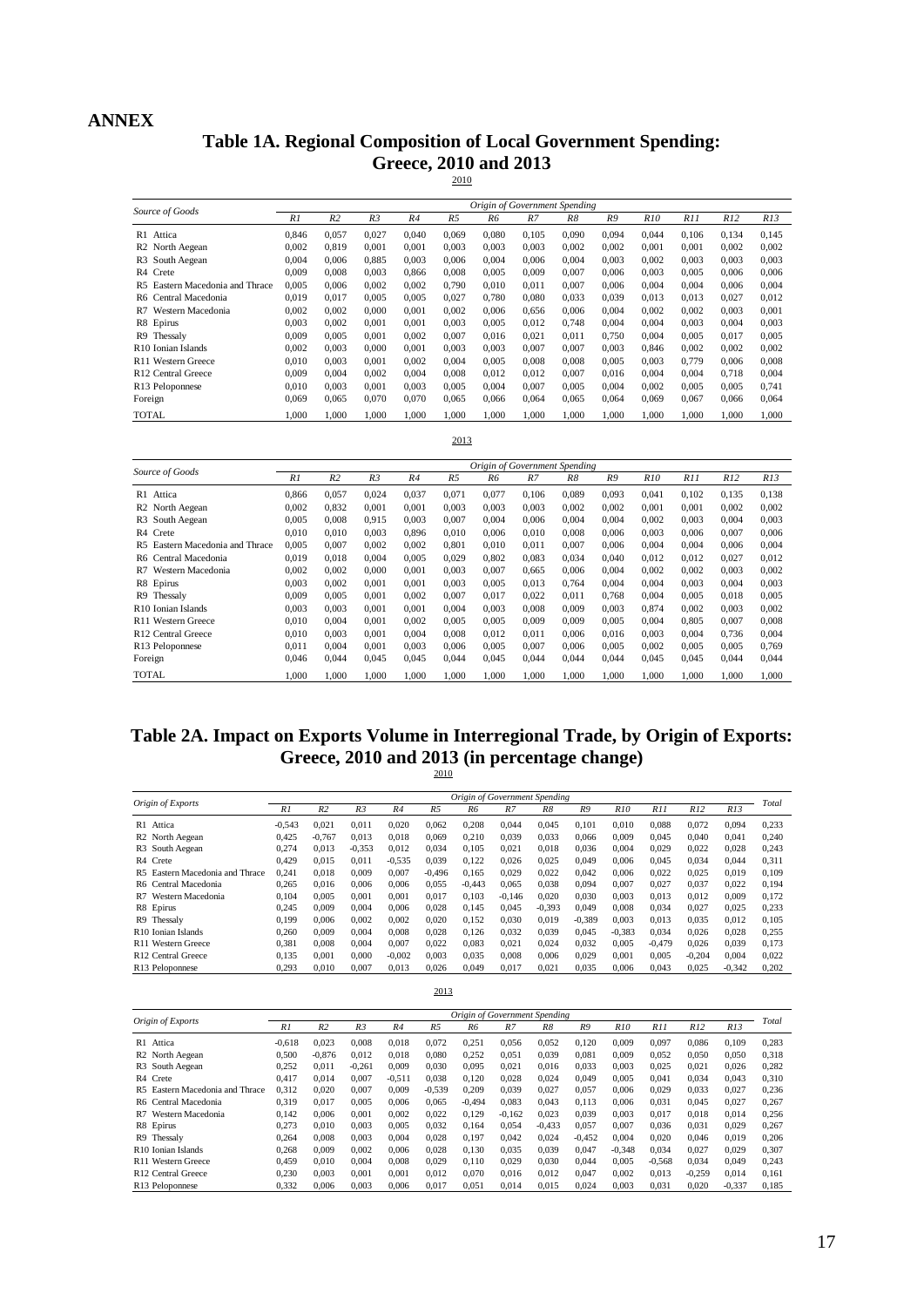# **Table 3A. Impact on Imports Volume in Interregional Trade, by Destination of Imports: Greece, 2010 and 2013 (in percentage change)** 2010

|                                             |          |                |                |          |                |                |          | Origin of Government Spending |          |          |          |          |          |          |
|---------------------------------------------|----------|----------------|----------------|----------|----------------|----------------|----------|-------------------------------|----------|----------|----------|----------|----------|----------|
| <b>Destination of Imports</b>               | R1       | R <sub>2</sub> | R <sub>3</sub> | R4       | R <sub>5</sub> | R6             | R7       | R8                            | R9       | R10      | R11      | R12      | R13      | Total    |
| R1 Attica                                   | 0.749    | $-0.019$       | $-0.028$       | $-0.051$ | $-0,046$       | $-0.167$       | $-0.027$ | $-0.032$                      | $-0.066$ | $-0.017$ | $-0.060$ | $-0.038$ | $-0,055$ | 0.142    |
| R <sub>2</sub> North Aegean                 | $-0.373$ | 1.334          | $-0.032$       | $-0.038$ | $-0.039$       | $-0.118$       | $-0.019$ | $-0.025$                      | $-0.055$ | $-0.014$ | $-0.047$ | $-0.033$ | $-0.045$ | 0.496    |
| R3 South Aegean                             | $-0.150$ | $-0,009$       | 0.675          | $-0.018$ | $-0.022$       | $-0.061$       | $-0.010$ | $-0.014$                      | $-0.030$ | $-0.006$ | $-0.025$ | $-0.019$ | $-0.023$ | 0,287    |
| R <sub>4</sub> Crete                        | $-0.281$ | $-0.013$       | $-0.016$       | 0.698    | $-0,033$       | $-0.113$       | $-0.019$ | $-0.023$                      | $-0.049$ | $-0.009$ | $-0.041$ | $-0.031$ | $-0.040$ | 0.029    |
| lastern Macedonia and Thrace<br><b>R5 E</b> | $-0.468$ | $-0.018$       | $-0.030$       | $-0.041$ | 1,170          | $-0,150$       | $-0.025$ | $-0.032$                      | $-0.069$ | $-0.016$ | $-0.058$ | $-0.042$ | $-0,056$ | 0,164    |
| R6 Central Macedonia                        | $-0.492$ | $-0.019$       | $-0.025$       | $-0.038$ | $-0.045$       | 1.046          | $-0.009$ | $-0.030$                      | $-0.062$ | $-0.017$ | $-0.063$ | $-0.042$ | $-0.061$ | 0.142    |
| Western Macedonia<br>R7                     | $-0.221$ | $-0.008$       | $-0.014$       | $-0.019$ | $-0,020$       | $-0.058$       | 0.958    | $-0.011$                      | $-0.030$ | $-0.010$ | $-0.026$ | $-0.019$ | $-0.027$ | 0.496    |
| R8 Epirus                                   | $-0.375$ | $-0.015$       | $-0.020$       | $-0.031$ | $-0,039$       | $-0.112$       | $-0.006$ | 1.194                         | $-0.053$ | $-0.018$ | $-0.047$ | $-0.032$ | $-0,046$ | 0,398    |
| R9 Thessalv                                 | $-0.383$ | $-0.016$       | $-0.020$       | $-0.032$ | $-0.042$       | $-0.099$       | $-0.013$ | $-0.025$                      | 1.133    | $-0.013$ | $-0.053$ | $-0.024$ | $-0.051$ | 0.363    |
| R10 Ionian Islands                          | $-0.141$ | $-0.008$       | $-0.010$       | $-0.016$ | $-0.019$       | $-0.042$       | $-0.001$ | $-0.002$                      | $-0.022$ | 0.762    | $-0.019$ | $-0.015$ | $-0.021$ | 0,447    |
| R <sub>11</sub> Western Greece              | $-0.353$ | $-0.015$       | $-0.019$       | $-0.032$ | $-0.042$       | $-0,139$       | $-0,023$ | $-0.026$                      | $-0,061$ | $-0.012$ | 1.167    | $-0.037$ | $-0.047$ | 0,361    |
| R <sub>12</sub> Central Greece              | $-0.415$ | $-0.018$       | $-0.015$       | $-0.028$ | $-0.046$       | $-0.147$       | $-0.027$ | $-0.032$                      | $-0.060$ | $-0.012$ | $-0.059$ | 0.682    | $-0.058$ | $-0,235$ |
| R13 Peloponnese                             | $-0.306$ | $-0.012$       | $-0.014$       | $-0.024$ | $-0,034$       | $-0,127$       | $-0,021$ | $-0.023$                      | $-0,052$ | $-0,009$ | $-0.043$ | $-0.032$ | 1,036    | 0,337    |
|                                             |          |                |                |          | 2013           |                |          |                               |          |          |          |          |          |          |
|                                             |          |                |                |          |                |                |          | Origin of Government Spending |          |          |          |          |          |          |
| <b>Destination of Imports</b>               | R1       | R <sub>2</sub> | R <sub>3</sub> | R4       | R <sub>5</sub> | R <sub>6</sub> | R7       | R8                            | R9       | R10      | R11      | R12      | R13      | Total    |
| R1 Attica                                   | 0.871    | $-0.019$       | $-0.020$       | $-0.047$ | $-0,049$       | $-0.189$       | $-0,033$ | $-0.035$                      | $-0.071$ | $-0.015$ | $-0.063$ | $-0.042$ | $-0,060$ | 0,228    |
| R <sub>2</sub> North Aegean                 | $-0.438$ | 1.427          | $-0,027$       | $-0.037$ | $-0.042$       | $-0,139$       | $-0.025$ | $-0.029$                      | $-0,063$ | $-0.013$ | $-0.052$ | $-0.040$ | $-0.053$ | 0,468    |
| R3 South Aegean                             | $-0.157$ | $-0.007$       | 0.598          | $-0.014$ | $-0.020$       | $-0.062$       | $-0.011$ | $-0.014$                      | $-0.030$ | $-0.004$ | $-0.024$ | $-0.020$ | $-0.025$ | 0,209    |
| R4 Crete                                    | $-0,269$ | $-0.011$       | $-0.011$       | 0.787    | $-0,030$       | $-0,112$       | $-0,020$ | $-0.021$                      | $-0.047$ | $-0.007$ | $-0.038$ | $-0.031$ | $-0,039$ | 0,151    |
| astern Macedonia and Thrace<br><b>R5 E</b>  | $-0.536$ | $-0.019$       | $-0,024$       | $-0.039$ | 1,257          | $-0,170$       | $-0,031$ | $-0.036$                      | $-0.078$ | $-0.015$ | $-0.064$ | $-0.050$ | $-0,065$ | 0,129    |
| <b>Central Macedonia</b><br>R6 C            | $-0.576$ | $-0.020$       | $-0.019$       | $-0.035$ | $-0.049$       | 1,193          | $-0.010$ | $-0.034$                      | $-0,068$ | $-0.016$ | $-0.070$ | $-0.051$ | $-0,072$ | 0,171    |
| R7 Western Macedonia                        | $-0.278$ | $-0.010$       | $-0.011$       | $-0.019$ | $-0,023$       | $-0,068$       | 1.152    | $-0.013$                      | $-0,036$ | $-0.010$ | $-0.031$ | $-0.025$ | $-0.033$ | 0,596    |
| R8 Epirus                                   | $-0.442$ | $-0.016$       | $-0.016$       | $-0.030$ | $-0.044$       | $-0.136$       | $-0,009$ | 1.297                         | $-0.062$ | $-0.017$ | $-0.053$ | $-0.039$ | $-0.054$ | 0,379    |
| R9 Thessaly                                 | $-0,460$ | $-0.017$       | $-0.017$       | $-0.031$ | $-0.047$       | $-0,121$       | $-0.017$ | $-0.029$                      | 1,288    | $-0.013$ | $-0.059$ | $-0.031$ | $-0.059$ | 0,387    |
| R10 Ionian Islands                          | $-0.146$ | $-0.007$       | $-0.007$       | $-0.013$ | $-0.018$       | $-0.043$       | 0.001    | 0.000                         | $-0.022$ | 0.743    | $-0.019$ | $-0.016$ | $-0.023$ | 0,430    |
| R <sub>11</sub> Western Greece              | $-0.425$ | $-0.017$       | $-0.016$       | $-0.032$ | $-0.048$       | $-0,168$       | $-0.029$ | $-0.030$                      | $-0.072$ | $-0.012$ | 1.358    | $-0.046$ | $-0,056$ | 0,409    |
| R12 Central Greece                          | $-0,404$ | $-0.016$       | $-0,010$       | $-0.022$ | $-0,043$       | $-0,142$       | $-0,028$ | $-0.031$                      | $-0.055$ | $-0.010$ | $-0.056$ | 0,876    | $-0,058$ | 0,002    |
| R13 Peloponnese                             | $-0.331$ | $-0.013$       | $-0.010$       | $-0.023$ | $-0.039$       | $-0,143$       | $-0.027$ | $-0.027$                      | $-0.061$ | $-0.009$ | $-0.050$ | $-0.040$ | 1.118    | 0,346    |

## **Table 4A. Impact on Domestic Terms of Trade, by Region: Greece, 2010 and 2013 (in percentage change)** 2010

|                                     |          |                |                |          |                |          | Origin of Government Spending |          |          |          |          |          |          |          |
|-------------------------------------|----------|----------------|----------------|----------|----------------|----------|-------------------------------|----------|----------|----------|----------|----------|----------|----------|
| Region                              | R1       | R <sub>2</sub> | R <sub>3</sub> | R4       | R <sub>5</sub> | R6       | R7                            | R8       | R9       | R10      | R11      | R12      | R13      | Total    |
| R1<br>Attica                        | 0.311    | $-0.005$       | $-0.019$       | $-0.035$ | $-0.007$       | $-0.043$ | $-0.005$                      | $-0.006$ | $-0.013$ | $-0.009$ | $-0.019$ | $-0.012$ | $-0.019$ | 0.117    |
| R <sub>2</sub> North Aegean         | $-0.104$ | 0.605          | $-0.021$       | $-0.020$ | $-0.010$       | $-0.014$ | $-0.001$                      | $-0.006$ | $-0.013$ | $-0.007$ | $-0.010$ | $-0.008$ | $-0.012$ | 0,379    |
| R3 South Aegean                     | 0.562    | 0.020          | 0.300          | 0.013    | 0.052          | 0.221    | 0.044                         | 0.038    | 0.078    | 0.007    | 0.068    | 0.047    | 0.063    | 1.515    |
| R <sub>4</sub> Crete                | 0.299    | 0.008          | $-0.004$       | 0.443    | 0.021          | 0,090    | 0.020                         | 0.018    | 0.035    | 0.002    | 0.034    | 0.022    | 0,031    | 1,019    |
| Eastern Macedonia and Thrace<br>R5. | $-0.345$ | $-0.014$       | $-0.023$       | $-0.029$ | 0.364          | $-0.118$ | $-0.020$                      | $-0.024$ | $-0.051$ | $-0.012$ | $-0.041$ | $-0.032$ | $-0.041$ | $-0.385$ |
| R6 Central Macedonia                | $-0.380$ | $-0.014$       | $-0.018$       | $-0.026$ | $-0.035$       | 0,237    | $-0.015$                      | $-0.025$ | $-0.053$ | $-0.013$ | $-0.046$ | $-0.035$ | $-0.045$ | $-0,468$ |
| Western Macedonia<br>R7             | $-0.116$ | $-0.004$       | $-0.009$       | $-0.011$ | $-0.006$       | $-0,050$ | 0.118                         | $-0.007$ | $-0.019$ | $-0.006$ | $-0.011$ | $-0.012$ | $-0.015$ | $-0,147$ |
| R8 Epirus                           | $-0.245$ | $-0.009$       | $-0.012$       | $-0.019$ | $-0.024$       | $-0.076$ | $-0.008$                      | 0.304    | $-0.034$ | $-0.014$ | $-0.029$ | $-0.021$ | $-0.029$ | $-0.216$ |
| R9<br>Thessaly                      | $-0,268$ | $-0.010$       | $-0.012$       | $-0.019$ | $-0.026$       | $-0.076$ | $-0.012$                      | $-0.017$ | 0.284    | $-0.009$ | $-0.032$ | $-0.022$ | $-0.032$ | $-0,251$ |
| R10 Ionian Islands                  | 0.434    | 0.013          | 0.003          | 0.011    | 0.037          | 0.206    | 0.051                         | 0.056    | 0.074    | 0.316    | 0.062    | 0.042    | 0.051    | 1,354    |
| R <sub>11</sub> Western Greece      | $-0.211$ | $-0.008$       | $-0.011$       | $-0.019$ | $-0.021$       | $-0.072$ | $-0.012$                      | $-0.014$ | $-0.032$ | $-0.008$ | 0.368    | $-0.020$ | $-0.026$ | $-0.085$ |
| R <sub>12</sub> Central Greece      | $-0.230$ | $-0.009$       | $-0.009$       | $-0.014$ | $-0.023$       | $-0.066$ | $-0.013$                      | $-0.017$ | $-0.027$ | $-0.007$ | $-0.031$ | 0.144    | $-0.031$ | $-0,334$ |
| R13 Peloponnese                     | $-0.281$ | $-0.009$       | $-0.010$       | $-0.017$ | $-0,025$       | $-0,094$ | $-0.016$                      | $-0.018$ | $-0.038$ | $-0,007$ | $-0.033$ | $-0.026$ | 0,240    | $-0,333$ |

2013

|                                 | Origin of Government Spending |                |                |          |          |          |          |          |          |          |          |          |          |          |
|---------------------------------|-------------------------------|----------------|----------------|----------|----------|----------|----------|----------|----------|----------|----------|----------|----------|----------|
| Region                          | R1                            | R <sub>2</sub> | R <sub>3</sub> | R4       | R5       | R6       | R7       | R8       | RQ       | R10      | R11      | R12      | R13      | Total    |
| R1 Attica                       | 0.321                         | $-0.006$       | $-0.016$       | $-0.034$ | $-0.006$ | $-0.052$ | $-0.007$ | $-0.008$ | $-0.013$ | $-0.009$ | $-0.020$ | $-0.011$ | $-0.020$ | 0.119    |
| R <sub>2</sub> North Aegean     | $-0.043$                      | 0.674          | $-0,020$       | $-0,020$ | $-0,005$ | 0,017    | 0.005    | $-0,001$ | $-0.003$ | $-0.007$ | $-0,003$ | $-0,002$ | $-0,005$ | 0,585    |
| R3 South Aegean                 | 0,832                         | 0.026          | 0.227          | 0.012    | 0.073    | 0.329    | 0.070    | 0.057    | 0.116    | 0.008    | 0.095    | 0.072    | 0.093    | 2,011    |
| R4 Crete                        | 0.497                         | 0.013          | $-0.008$       | 0.424    | 0.034    | 0.157    | 0.036    | 0.031    | 0.061    | 0.003    | 0.054    | 0.040    | 0.052    | 1,394    |
| R5 Eastern Macedonia and Thrace | $-0.412$                      | $-0.015$       | $-0.019$       | $-0.029$ | 0,383    | $-0.138$ | $-0.027$ | $-0.029$ | $-0.061$ | $-0.012$ | $-0.048$ | $-0.040$ | $-0.051$ | $-0.497$ |
| R6 Central Macedonia            | $-0.463$                      | $-0.016$       | $-0.013$       | $-0.025$ | $-0.042$ | 0.240    | $-0.019$ | $-0.030$ | $-0.062$ | $-0.012$ | $-0.054$ | $-0.045$ | $-0.056$ | $-0,597$ |
| Western Macedonia<br>R7         | $-0.102$                      | $-0.003$       | $-0.005$       | $-0.008$ | $-0.001$ | $-0.034$ | 0.129    | $-0.005$ | $-0.013$ | $-0.005$ | $-0.008$ | $-0.009$ | $-0.012$ | $-0.076$ |
| R8 Epirus                       | $-0,306$                      | $-0.011$       | $-0,010$       | $-0.019$ | $-0,030$ | $-0.095$ | $-0.012$ | 0.320    | $-0.043$ | $-0.014$ | $-0.035$ | $-0.028$ | $-0,037$ | $-0,319$ |
| R9 Thessalv                     | $-0.326$                      | $-0.011$       | $-0.010$       | $-0.019$ | $-0.031$ | $-0.089$ | $-0.015$ | $-0.021$ | 0.317    | $-0.009$ | $-0.038$ | $-0.027$ | $-0.040$ | $-0.321$ |
| R <sub>10</sub> Ionian Islands  | 0.653                         | 0.018          | $-0.003$       | 0.010    | 0.051    | 0.300    | 0.077    | 0.077    | 0.107    | 0.289    | 0.085    | 0.064    | 0.074    | 1.802    |
| R <sub>11</sub> Western Greece  | $-0.265$                      | $-0.009$       | $-0.010$       | $-0,020$ | $-0,027$ | $-0,093$ | $-0.017$ | $-0.017$ | $-0.041$ | $-0.008$ | 0.421    | $-0.027$ | $-0,033$ | $-0,146$ |
| R <sub>12</sub> Central Greece  | $-0.244$                      | $-0.010$       | $-0.007$       | $-0.013$ | $-0,025$ | $-0.071$ | $-0.016$ | $-0.019$ | $-0.028$ | $-0.006$ | $-0.034$ | 0.183    | $-0.036$ | $-0,326$ |
| R13 Peloponnese                 | $-0.356$                      | $-0.012$       | $-0.008$       | $-0.018$ | $-0.035$ | $-0.121$ | $-0.025$ | $-0.025$ | $-0.054$ | $-0,007$ | $-0.046$ | $-0.037$ | 0.217    | $-0,526$ |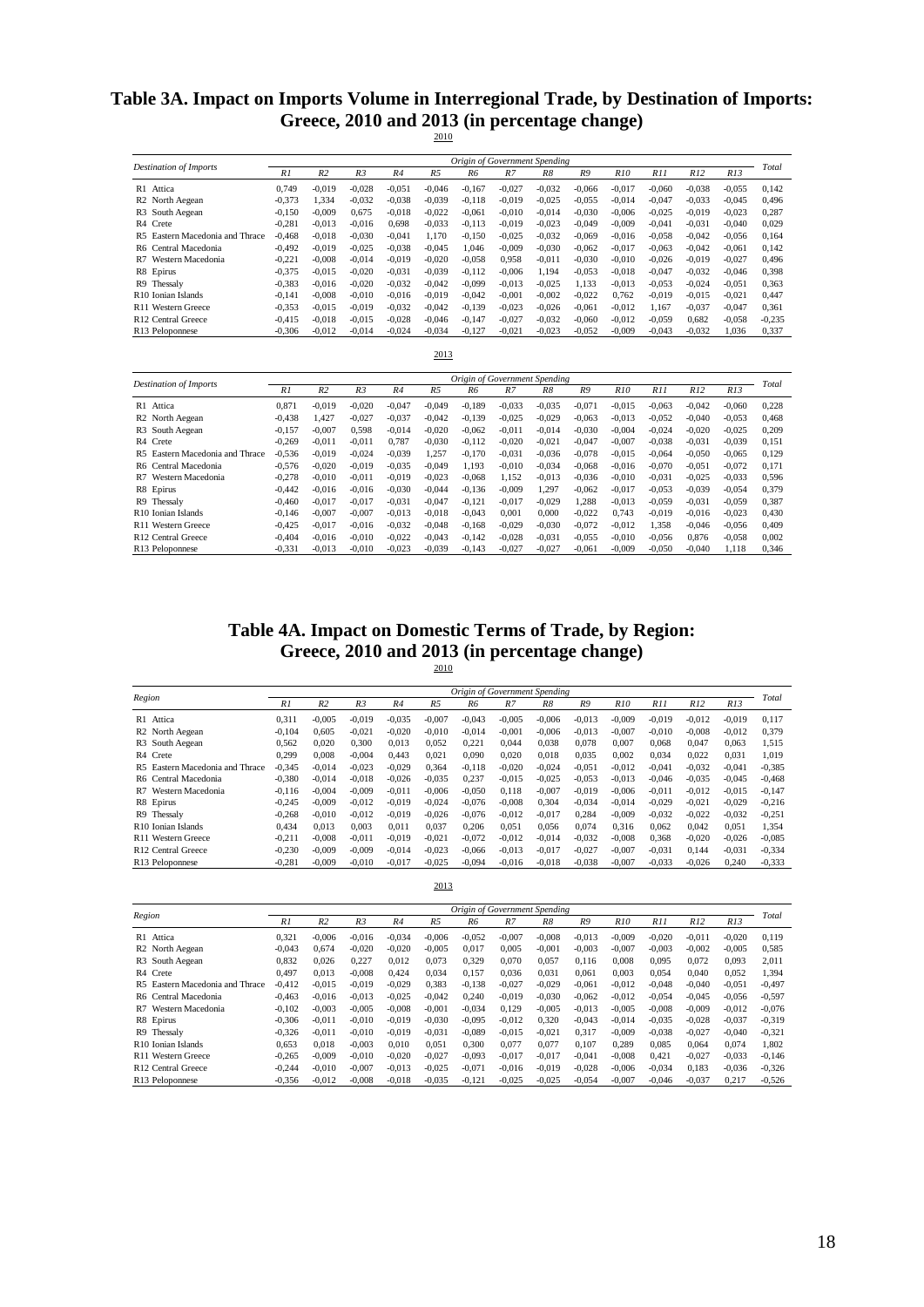# **Table 5A. Impact on Exports Volume in International Trade, by Origin of Exports: Greece, 2010 and 2013 (in percentage change)** 2010

|                                                     |          |                |                |          |                | Origin of Government Spending |          |          |          |          |          |          |          |          |
|-----------------------------------------------------|----------|----------------|----------------|----------|----------------|-------------------------------|----------|----------|----------|----------|----------|----------|----------|----------|
| Origin of Exports                                   | R1       | R <sub>2</sub> | R <sub>3</sub> | R4       | R <sub>5</sub> | R6                            | R7       | R8       | R9       | R10      | R11      | R12      | R13      | Total    |
| R1 Attica                                           | $-1.269$ | $-0.042$       | $-0.025$       | $-0.052$ | $-0.107$       | $-0.351$                      | $-0.071$ | $-0.076$ | $-0.160$ | $-0.021$ | $-0.137$ | $-0.107$ | $-0,143$ | $-2,563$ |
| R <sub>2</sub><br>North Aegean                      | $-0.920$ | $-0.799$       | $-0.025$       | $-0.049$ | $-0.118$       | $-0.378$                      | $-0.074$ | $-0.076$ | $-0.154$ | $-0.021$ | $-0.127$ | $-0.098$ | $-0.125$ | $-2,963$ |
| South Aegean<br>R <sub>3</sub>                      | $-0.959$ | $-0.050$       | $-0.618$       | $-0.056$ | $-0.123$       | $-0.376$                      | $-0.075$ | $-0.077$ | $-0.157$ | $-0.021$ | $-0.131$ | $-0.098$ | $-0,130$ | $-2,870$ |
| R4<br>Crete                                         | $-0.951$ | $-0.043$       | $-0,027$       | $-0.565$ | $-0,107$       | $-0,340$                      | $-0,068$ | $-0.073$ | $-0.147$ | $-0.020$ | $-0,128$ | $-0.095$ | $-0,127$ | $-2,691$ |
| lastern Macedonia and Thrace<br>R <sub>5</sub><br>F | $-0.847$ | $-0.045$       | $-0.025$       | $-0.047$ | $-0,573$       | $-0.360$                      | $-0.069$ | $-0.072$ | $-0.144$ | $-0.021$ | $-0.117$ | $-0.091$ | $-0,114$ | $-2,522$ |
| Tentral Macedonia<br>R6.                            | $-0.806$ | $-0.040$       | $-0,022$       | $-0.043$ | $-0,105$       | $-0,702$                      | $-0.083$ | $-0.074$ | $-0.160$ | $-0.020$ | $-0.111$ | $-0.091$ | $-0,107$ | $-2,366$ |
| Western Macedonia<br>R7                             | $-1,011$ | $-0.048$       | $-0,026$       | $-0.054$ | $-0,122$       | $-0,483$                      | $-0.411$ | $-0.102$ | $-0.189$ | $-0.027$ | $-0,142$ | $-0.110$ | $-0,134$ | $-2,859$ |
| R8 Epirus                                           | $-0.980$ | $-0.044$       | $-0,023$       | $-0.050$ | $-0,112$       | $-0.414$                      | $-0,094$ | $-0.534$ | $-0,171$ | $-0.027$ | $-0,141$ | $-0,105$ | $-0,132$ | $-2,828$ |
| R9<br>Thessaly                                      | $-0.932$ | $-0.041$       | $-0.023$       | $-0.047$ | $-0,104$       | $-0,408$                      | $-0,080$ | $-0.078$ | $-0.486$ | $-0.021$ | $-0.122$ | $-0.111$ | $-0,120$ | $-2,572$ |
| R <sub>10</sub> Ionian Islands                      | $-0.969$ | $-0.046$       | $-0,024$       | $-0.051$ | $-0,119$       | $-0,408$                      | $-0,091$ | $-0,104$ | $-0,172$ | $-0,574$ | $-0.139$ | $-0,105$ | $-0,133$ | $-2,934$ |
| R <sub>11</sub> Western Greece                      | $-1.023$ | $-0.041$       | $-0.023$       | $-0.050$ | $-0,102$       | $-0,343$                      | $-0.070$ | $-0.078$ | $-0.149$ | $-0.022$ | $-0.640$ | $-0.099$ | $-0,137$ | $-2,776$ |
| R <sub>12</sub> Central Greece                      | $-0.879$ | $-0.037$       | $-0,023$       | $-0.048$ | $-0,092$       | $-0,326$                      | $-0,063$ | $-0.067$ | $-0,152$ | $-0.020$ | $-0.114$ | $-0,245$ | $-0,111$ | $-2,176$ |
| R13 Peloponnese                                     | $-0,701$ | $-0.032$       | $-0.020$       | $-0.042$ | $-0.078$       | $-0,225$                      | $-0,049$ | $-0.056$ | $-0,110$ | $-0.017$ | $-0,104$ | $-0.072$ | $-0,303$ | $-1,808$ |
|                                                     |          |                |                |          | 2013           |                               |          |          |          |          |          |          |          |          |
|                                                     |          |                |                |          |                |                               |          |          |          |          |          |          |          |          |
| Origin of Exports                                   |          |                |                |          |                | Origin of Government Spending |          |          |          |          |          |          |          | Total    |
|                                                     | R1       | R <sub>2</sub> | R <sub>3</sub> | R4       | R <sub>5</sub> | R6                            | $R$ 7    | R8       | R9       | R10      | R11      | R12      | R13      |          |
| R1 Attica                                           | $-1.243$ | $-0.036$       | $-0.008$       | $-0.034$ | $-0.102$       | $-0.347$                      | $-0.075$ | $-0.073$ | $-0.156$ | $-0.015$ | $-0.128$ | $-0.108$ | $-0,142$ | $-2,468$ |
| R <sub>2</sub> North Aegean                         | $-0.983$ | $-0.846$       | $-0.006$       | $-0.032$ | $-0.125$       | $-0.406$                      | $-0.086$ | $-0.079$ | $-0,162$ | $-0.015$ | $-0.127$ | $-0.106$ | $-0,131$ | $-3,106$ |
| South Aegean<br>R3                                  | $-1.076$ | $-0.052$       | $-0.554$       | $-0.043$ | $-0.138$       | $-0.425$                      | $-0.092$ | $-0.085$ | $-0.174$ | $-0.017$ | $-0.137$ | $-0.112$ | $-0.144$ | $-3.049$ |
| R4<br>`rete                                         | $-1.023$ | $-0.042$       | $-0.010$       | $-0.581$ | $-0,112$       | $-0,361$                      | $-0,079$ | $-0.076$ | $-0.155$ | $-0.015$ | $-0.127$ | $-0,104$ | $-0,134$ | $-2,818$ |
| lastern Macedonia and Thrace<br>R <sub>5</sub>      | $-0.859$ | $-0.040$       | $-0,007$       | $-0,029$ | $-0,544$       | $-0,370$                      | $-0,076$ | $-0.070$ | $-0.143$ | $-0.014$ | $-0,110$ | $-0.093$ | $-0,112$ | $-2,467$ |
| Central Macedonia<br>R6.                            | $-0.764$ | $-0.033$       | $-0.006$       | $-0.025$ | $-0,097$       | $-0.650$                      | $-0.086$ | $-0.068$ | $-0.151$ | $-0.013$ | $-0.096$ | $-0.087$ | $-0,098$ | $-2,175$ |
| Western Macedonia<br>R7                             | $-1.128$ | $-0.046$       | $-0.010$       | $-0.039$ | $-0,134$       | $-0,542$                      | $-0.401$ | $-0.108$ | $-0.207$ | $-0.022$ | $-0.148$ | $-0,124$ | $-0,146$ | $-3,054$ |
| R8 Epirus                                           | $-1.029$ | $-0.040$       | $-0.005$       | $-0.031$ | $-0.114$       | $-0.437$                      | $-0.108$ | $-0.551$ | $-0.177$ | $-0.021$ | $-0.138$ | $-0.113$ | $-0.136$ | $-2,899$ |
| R9 Thessaly                                         | $-0.911$ | $-0.035$       | $-0.005$       | $-0.028$ | $-0,099$       | $-0.406$                      | $-0.085$ | $-0.074$ | $-0,489$ | $-0.014$ | $-0.110$ | $-0.112$ | $-0,114$ | $-2,481$ |
| R <sub>10</sub> Ionian Islands                      | $-1.093$ | $-0.046$       | $-0.007$       | $-0.036$ | $-0.132$       | $-0.466$                      | $-0.112$ | $-0.117$ | $-0.192$ | $-0.536$ | $-0.147$ | $-0.120$ | $-0.146$ | $-3.151$ |
| R <sub>11</sub> Western Greece                      | $-1.067$ | $-0.037$       | $-0,005$       | $-0.031$ | $-0,101$       | $-0.351$                      | $-0.079$ | $-0.079$ | $-0.150$ | $-0.015$ | $-0.690$ | $-0,104$ | $-0,140$ | $-2,847$ |
| R <sub>12</sub> Central Greece                      | $-0.820$ | $-0.028$       | $-0.006$       | $-0.027$ | $-0,080$       | $-0,296$                      | $-0,061$ | $-0.057$ | $-0.138$ | $-0.012$ | $-0.093$ | $-0,248$ | $-0,097$ | $-1,964$ |
| R13 Peloponnese                                     | $-0.566$ | $-0.019$       | $-0.004$       | $-0.019$ | $-0.053$       | $-0.175$                      | $-0.038$ | $-0.038$ | $-0.076$ | $-0.008$ | $-0.068$ | $-0.052$ | $-0.216$ | $-1,333$ |

## **Table 6A. Impact on Imports Volume in International Trade, by Destination of Imports: Greece, 2010 and 2013 (in percentage change)**

2010

| Origin of Exports                              | Origin of Government Spending |                |                |       |                |                |       |       |       |       |       |       | Total |       |
|------------------------------------------------|-------------------------------|----------------|----------------|-------|----------------|----------------|-------|-------|-------|-------|-------|-------|-------|-------|
|                                                | R1                            | R <sub>2</sub> | R <sub>3</sub> | R4    | R <sub>5</sub> | R <sub>6</sub> | $R$ 7 | R8    | R9    | R10   | R11   | R12   | R13   |       |
| Attica<br>R1                                   | 1.060                         | 0.012          | 0.005          | 0.013 | 0.029          | 0.096          | 0.021 | 0.022 | 0.046 | 0.006 | 0.042 | 0.036 | 0,046 | 1.434 |
| R <sub>2</sub> North Aegean                    | 0.341                         | 1.082          | 0,002          | 0.012 | 0.042          | 0.146          | 0.029 | 0.029 | 0.057 | 0.006 | 0.047 | 0.038 | 0.047 | 1,878 |
| South Aegean<br>R <sub>3</sub>                 | 0.449                         | 0.020          | 0.872          | 0.024 | 0.048          | 0.163          | 0.033 | 0.033 | 0.066 | 0.009 | 0.058 | 0.043 | 0.058 | 1.875 |
| R <sub>4</sub> Crete                           | 0,365                         | 0.015          | 0.008          | 0.786 | 0,036          | 0,117          | 0.025 | 0.026 | 0.051 | 0.007 | 0.046 | 0.035 | 0.047 | 1,563 |
| Eastern Macedonia and Thrace<br>R <sub>5</sub> | 0.229                         | 0.013          | 0.001          | 0.006 | 0,945          | 0.109          | 0.022 | 0.021 | 0.040 | 0.004 | 0.032 | 0.027 | 0,033 | 1,483 |
| Central Macedonia<br>R6.                       | 0.222                         | 0.012          | 0.002          | 0.008 | 0,031          | 0.889          | 0.032 | 0.024 | 0.051 | 0.005 | 0.030 | 0.029 | 0,029 | 1,363 |
| Western Macedonia<br>R7                        | 0.332                         | 0.015          | 0.006          | 0.015 | 0.040          | 0.163          | 0.637 | 0.034 | 0.061 | 0.008 | 0.047 | 0.037 | 0.044 | 1.440 |
| R8 Epirus                                      | 0,355                         | 0.016          | 0.004          | 0.014 | 0.038          | 0.156          | 0.040 | 0.943 | 0.061 | 0.008 | 0.051 | 0.041 | 0.048 | 1.775 |
| R9<br>Thessalv                                 | 0.307                         | 0.013          | 0.003          | 0.009 | 0.030          | 0.149          | 0.031 | 0.026 | 0.932 | 0.005 | 0.037 | 0.044 | 0.037 | 1.625 |
| R <sub>10</sub> Ionian Islands                 | 0.480                         | 0.020          | 0.010          | 0.022 | 0.051          | 0.192          | 0.043 | 0.049 | 0.078 | 0.871 | 0.066 | 0.050 | 0.062 | 1,995 |
| R <sub>11</sub> Western Greece                 | 0.392                         | 0.014          | 0.005          | 0.014 | 0.033          | 0.116          | 0.025 | 0.028 | 0.050 | 0.007 | 0.968 | 0.036 | 0.050 | 1,739 |
| R <sub>12</sub> Central Greece                 | 0.236                         | 0.009          | 0.004          | 0.009 | 0.020          | 0.080          | 0.016 | 0.016 | 0.040 | 0.004 | 0.026 | 0.515 | 0.026 | 1.000 |
| R13 Peloponnese                                | 0,234                         | 0,011          | 0.006          | 0,014 | 0,026          | 0,061          | 0,016 | 0.020 | 0,035 | 0,006 | 0,037 | 0,024 | 0,498 | 0,990 |
|                                                |                               |                |                |       | 2013           |                |       |       |       |       |       |       |       |       |

|                                 | Origin of Government Spending |                |                |          |       |       |       |       |       |                 |       |       |       |       |
|---------------------------------|-------------------------------|----------------|----------------|----------|-------|-------|-------|-------|-------|-----------------|-------|-------|-------|-------|
| Origin of Exports               | R1                            | R <sub>2</sub> | R <sub>3</sub> | R4       | R5    | R6    | R7    | R8    | R9    | R <sub>10</sub> | R11   | R12   | R13   | Total |
| R1 Attica                       | 0.964                         | 0.007          | $-0.002$       | 0.003    | 0.019 | 0.063 | 0.015 | 0.015 | 0.032 | 0.002           | 0.029 | 0.028 | 0.036 | 1,212 |
| R <sub>2</sub> North Aegean     | 0.292                         | 1.135          | $-0.007$       | 0.001    | 0.036 | 0.128 | 0.029 | 0.024 | 0.048 | 0.002           | 0.038 | 0.033 | 0.040 | 1.799 |
| R <sub>3</sub> South Aegean     | 0,409                         | 0.016          | 0.779          | 0.015    | 0,043 | 0,147 | 0,032 | 0.029 | 0.058 | 0.005           | 0.048 | 0,039 | 0,051 | 1,671 |
| R4 Crete                        | 0.323                         | 0.011          | 0.001          | 0.792    | 0.030 | 0.096 | 0.023 | 0.021 | 0.042 | 0.003           | 0.036 | 0.030 | 0.040 | 1,448 |
| R5 Eastern Macedonia and Thrace | 0.184                         | 0.009          | $-0.007$       | $-0.003$ | 0.986 | 0.097 | 0.021 | 0.017 | 0.032 | 0.001           | 0.023 | 0.022 | 0.025 | 1.408 |
| R6 Central Macedonia            | 0.135                         | 0.007          | $-0,004$       | $-0,001$ | 0,022 | 0,854 | 0,030 | 0.017 | 0,038 | 0,001           | 0,016 | 0.020 | 0,017 | 1,151 |
| R7 Western Macedonia            | 0.280                         | 0.011          | $-0.001$       | 0.006    | 0.034 | 0.151 | 0.707 | 0.030 | 0.054 | 0.004           | 0.037 | 0.033 | 0.036 | 1,383 |
| R8 Epirus                       | 0.292                         | 0.011          | $-0.005$       | 0.002    | 0.030 | 0.133 | 0.041 | 1.021 | 0.050 | 0.003           | 0.040 | 0.035 | 0.039 | 1,692 |
| R9 Thessaly                     | 0,249                         | 0.009          | $-0.006$       | $-0.001$ | 0.024 | 0.133 | 0.031 | 0.022 | 1.040 | 0.001           | 0.027 | 0.040 | 0,029 | 1,598 |
| R <sub>10</sub> Ionian Islands  | 0.478                         | 0.017          | 0.000          | 0.012    | 0.048 | 0.191 | 0.048 | 0.050 | 0.076 | 0.848           | 0.061 | 0.050 | 0.060 | 1,941 |
| R <sub>11</sub> Western Greece  | 0.339                         | 0.010          | $-0.004$       | 0.002    | 0.025 | 0.091 | 0.023 | 0.023 | 0.038 | 0.002           | 1.116 | 0.030 | 0.042 | 1,738 |
| R12 Central Greece              | 0.226                         | 0.006          | $-0.001$       | 0.004    | 0.017 | 0,075 | 0.016 | 0.014 | 0.038 | 0.002           | 0.021 | 0.624 | 0,023 | 1,065 |
| R13 Peloponnese                 | 0.117                         | 0.003          | $-0,001$       | 0.001    | 0.006 | 0,014 | 0,005 | 0.005 | 0,007 | 0,001           | 0,011 | 0,007 | 0,353 | 0,531 |